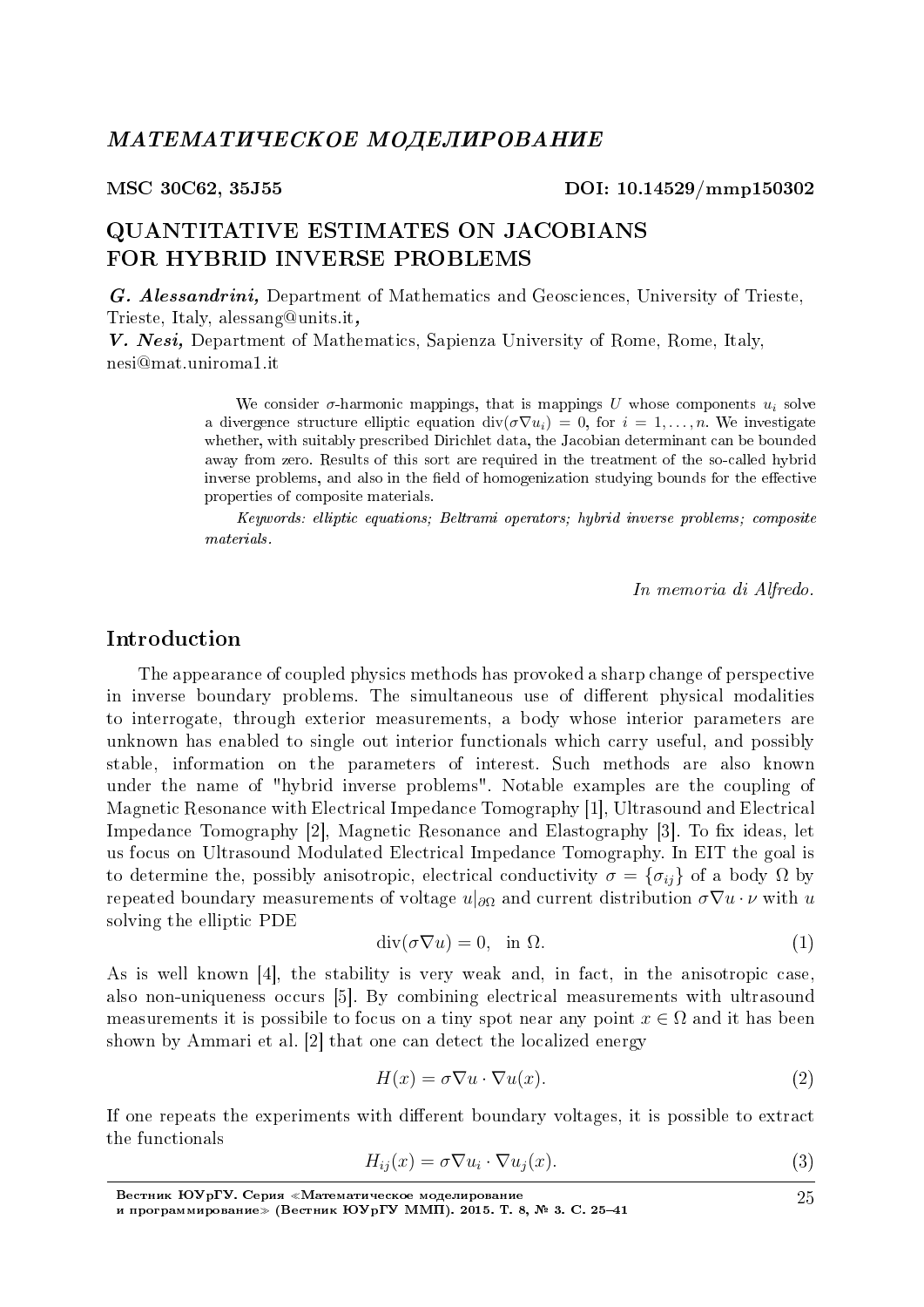where  $u_1, \ldots u_n$  is an array of different solutions to (1). In Monard and Bal [6, 7], it is shown how, from such functionals, one may obtain the conductivity  $\sigma$  in a satisfactory stable fashion. The crucial point, however, is to be able to set up an array of boundary data  $\phi_1 \ldots, \phi_n$  and corresponding solutions  $u_1, \ldots, u_n$  in such a way that the functionals  $H_{ij}$  are non degenerate.

In other words, calling  $U : \Omega \to \mathbb{R}^n$ , the mapping  $U = (u_1, \ldots, u_n)$ , which we shall designate "*σ*-harmonic" mapping, it is required that the Jacobian determinant det *DU* does not vanish. And, furthermore, for the purpose of stability, a quantitative lower bound would be needed.

This is the main question that we wish to address in this note, which essentially stays behind all coupled physics problems mentioned above, and other inverse problems as well. The same issue showed up, for instance, in the field of groundwater transmissivity detection [8].

This kind of questions also arises in the branch of the homogenization theory which studies effective properties of composite materials. We give a brief outline here.

Indeed, the positivity of Jacobians of injective  $\sigma$ -harmonic mappings has attracted attention in several applications. In two dimensions, the first application of this positivity has been given in [9]. The long standing problem of improving the so-called Hashin – Shtrikman bounds [10] for the effective conductivity of composite materials was addressed in that paper. The method used was based on ideas of Murat and Tartar [11] and Tartar  $[12]$ , a reference not easy to find. We refer to  $[13]$  for a more complete treatment.

The bottom line is as follows. The question of interest, in the simplest not yet known at that time, case is the following. Three numbers  $0 < \sigma_1 < \sigma_2 < \sigma_3$ , representing the conductivity of three isotropic materials, called the phases, three "volume fractions"  $p_1, p_2$ and  $p_3$ , summing up to 1 and representing the area proportions of the phases and a  $2 \times 2$ 3

matrix *A*, parametrizing the affine boundary data, are given. Assume that  $\sigma = \sum$ *χi*(*x*)*σ<sup>i</sup>*

where  $\chi_i$  represents the characteristic function of the set where  $\sigma$  is equal to  $\sigma_i$  times the identity matrix and <sup>1</sup> *|*Ω*|* ∫ Ω  $\chi_i(x)dx = p_i, i = 1, 2, 3$ . Then one aims to determine a bound from below for the following quantity

$$
F(A) = \inf_{\chi_1, \chi_2, \chi_3} \inf_{U_0 \in W_0^{1,2}(\Omega)} \frac{1}{|\Omega|} \int_{\Omega} \text{Trace}[(DU_0(x) + A)^T \sigma(x) (DU_0(x) + A)] dx. \tag{4}
$$

The overall problem is non linear and actually is linked with the notion of quasi-convexity. More precisely, it computes the quasiconvexification at the matrix  $A$ , of a non-convex function of *DU*, with  $U - Ax \in W_0^{1,2}$  $C_0^{1,2}(\Omega)$ . This function turns out to be the minimum of three quadratic functions, as shown by Kohn and Strang in [14]. However, for our purposes, it is important to note that the infimum over  $U_0$  in (4) is attained exactly when  $U(x) = U_0(x) + Ax$  is the *σ*-harmonic mapping with affine boundary data given by  $U = Ax$ on *∂*Ω. Optimal lower bound for (4) were found by Kohn and Strang exactly exploiting the connection with the optimal bound for effective conductivity found by Murat and Tartar and, later, by Cherkaev and Lurie [15]. The optimality is restricted to the case when only two isotropic phases are present that is, only two materials are "mixed". For three or more phases, the methods based on compensated compactness gave suboptimal bounds. In this specific context, the compensated compactness method uses simply the constraint that the Jacobian determinant of the matrix *DU* is a null-lagrangian.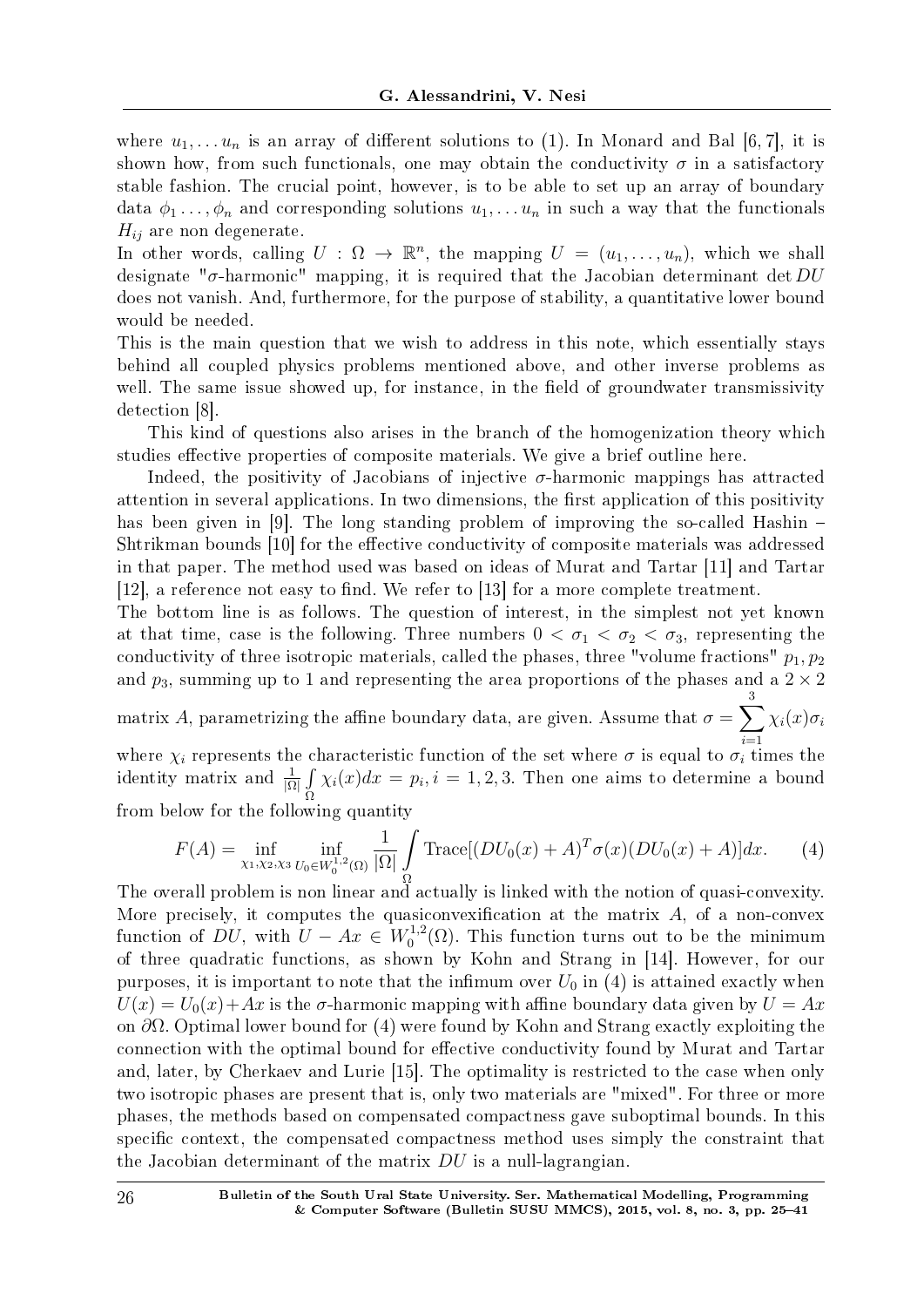The classic strategy gives the so-called "Wiener bound", that is the harmonic mean bound. It is obtained considering the test fields  $B$  in the class

$$
\mathcal{B}_0 := \left\{ B \in L^2(\Omega) : \frac{1}{|\Omega|} \int_{\Omega} B(x) dx = A \right\}.
$$

One obtains

$$
F(A) \ge F_0(A) := \inf_{B \in \mathcal{B}_0} \frac{1}{|\Omega|} \int_{\Omega} \text{Trace}[B(x)^T \sigma(x)B(x)] dx =
$$

$$
= \text{Trace}\left[ A^T \left( \frac{1}{|\Omega|} \int_{\Omega} \sigma^{-1}(x) dx \right)^{-1} A \right]. \tag{5}
$$

Tartar's ideas, based on compensated compactness, in this simplied context lead to an improved bound (called the "translation bound" by G.W. Milton) obtained by considering the new test field in the class

$$
\mathcal{B}_1 := \left\{ B \in L^2(\Omega) : \frac{1}{|\Omega|} \int_{\Omega} B(x) dx = A, \frac{1}{|\Omega|} \int_{\Omega} \det B(x) dx = \det A \right\}.
$$

One obtains

$$
F(A) \ge F_1(A) := \inf_{B \in \mathcal{B}_1} \frac{1}{|\Omega|} \int_{\Omega} \text{Trace}[B(x)^T \sigma(x) B(x)] dx.
$$

The computation is more involved than (5). This technique, however, gives an optimal answer in two dimensions, when specialized to the case of two-phase isotropic materials. When one deals with more than two phases this approach is no longer optimal. The results in [16] have the following corollary. Set

$$
\mathcal{B}_2 := \left\{ B \in L^2(\Omega) : \frac{1}{|\Omega|} \int_{\Omega} B(x) dx = A, \frac{1}{|\Omega|} \int_{\Omega} \det B(x) dx = \det A \det B \ge 0, \text{ a.e. in } \Omega \right\}.
$$

One has

$$
F(A) \ge F_2(A) := \inf_{B \in \mathcal{B}_2} \frac{1}{|\Omega|} \int_{\Omega} \text{Trace}[B(x)^T \sigma(x) B(x)] dx.
$$
 (6)

In fact, in [9], it is proved that  $F_2(A) > F_1(A)$ , as soon as one deals with more that two isotropic phases, for suitable choices of the given parameters  $p_i$  and matrices  $A$ . Later, new optimal microgeometries were found for multiphase materials in [17] and, using again the positivity of the Jacobian determinant, it was possible to prove their optimality according to a stricter criterion, see [18]. The key is exactly the universal bound given on the Jacobian determinant, which, in this context reads as the inequality det  $A \det B \ge 0$  in (6). In this context, it is highly desirable not to have any constraint on the regularity of the interfaces between phases. When  $\sigma$  is non-symmetric, applications to composites have been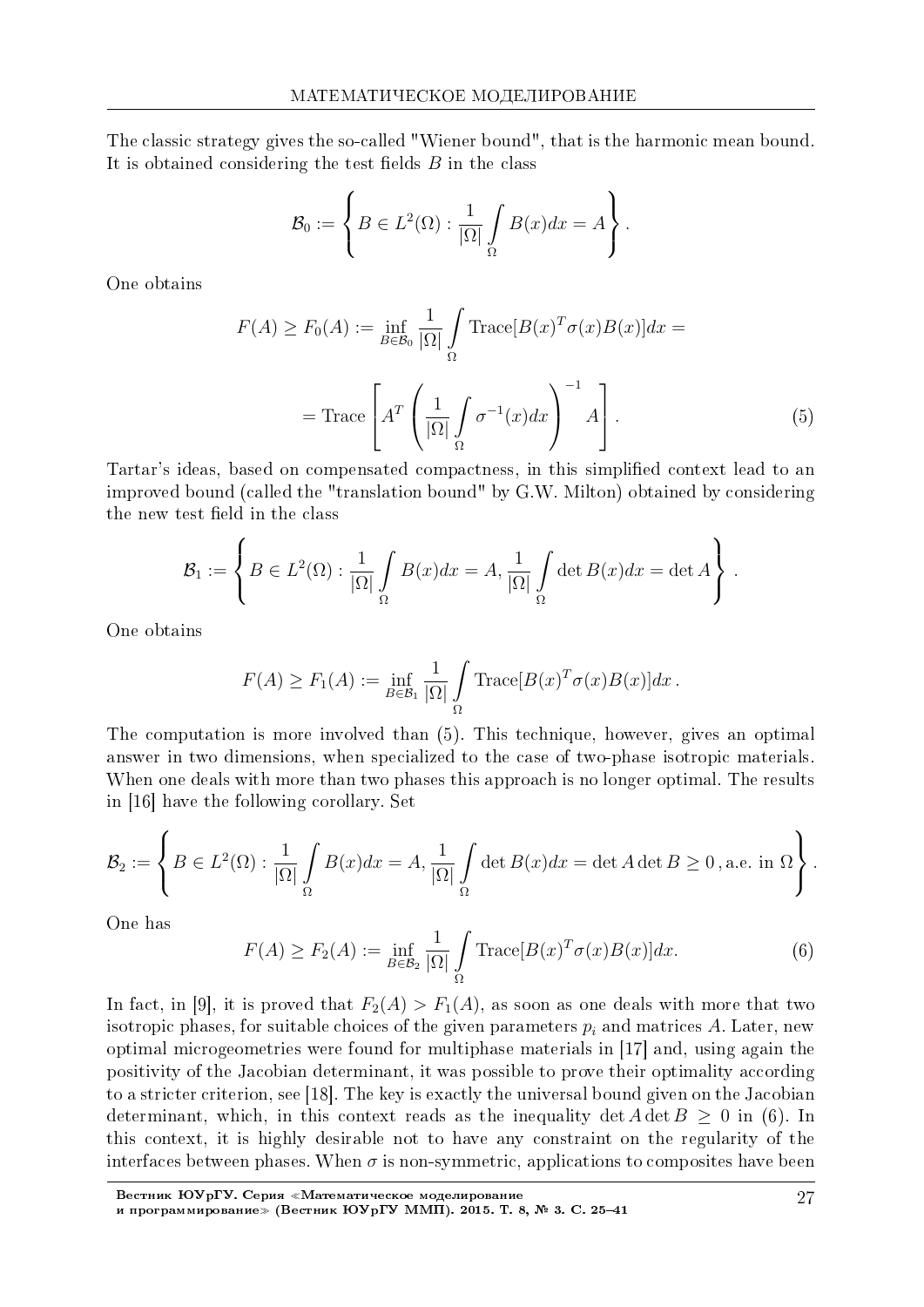given, for instance, in the context of the classic Hall effect by Briane and Milton  $[19, 20]$ . Other applications have considered the problem of determining which electric fields are realizable by Briane, Milton, and Treibergs [21]. On the other hand one would like to have similar improvements in higher dimensions. Briane and Nesi [22] studied the case of laminates of high rank showing that, for these special microgeometries the positivity of the determinant of the "Jacobians" of the corrector matrix holds in any dimension. To explain the result in detail would require too long a digression. However, roughly speaking, one could expect that in higher dimensions, even for discontinuous  $\sigma$  one could hope for the positivity of the Jacobian determinant if one makes assumptions on the "microgeometry". On the other hand, even in the very restricted setting of periodic boundary conditions, particularly adapted to composites, and even under the assumption of dealing with only two isotropic phases, there is no hope to control the sign of the Jacobian determinant of *σ*-harmonic mappings without further assumptions on the nature of the interfaces. One explicit example was provided by Briane, Milton and Nesi [23].

We now go back to the precise subject of the present paper. We pose the following problem. Problem 1.

Can we find Dirichlet data

$$
\Phi = (\phi_1, \cdots, \phi_n) : \partial \Omega \to \mathbb{R}^n \tag{7}
$$

such that the corresponding solution mapping  $U = (u_1, \dots, u_n)$  is such that det *DU* is bounded away from zero independently of the conductivity *σ*?

Note that, in this context, it is essential that the choice of the boundary data is independent of  $\sigma$ , because  $\sigma$  is the real unknown of the original inverse problem. As is easily understandable, some a-priori assumptions on  $\sigma$ , such as ellipticity, and some kind of regularity shall be needed.

Problem 1 has a different phenomenology depending on the space dimension. When  $n = 2$  the issue is more or less completely understood, whereas when  $n = 3$  or higher, various kinds of pathologies show up. A review of such pathologies and a discussion of the open issues when  $n \geq 3$  shall be the object of Section 3.

The principal aim of this note is to provide, when  $n = 2$ , a quantitative lower bound on the Jacobian determinant under essentially minimal regularity assumptions. This is the content of our main Theorem 2 which is the new contribution of this paper to this subject.

We start reviewing the main known results in dimension  $n = 2$ . It was proved in Bauman et al [16] that, if  $\sigma$  is Hölder continuous,  $\Omega$  has  $C^{1,\alpha}$  boundary and  $\Phi$  is a  $C^{1,\alpha}$ diffeomorphism onto the boundary of a convex domain, then det  $DU > 0$  everywhere. Note that in [16], only symmetric matrices  $\sigma$  were explicitly considered, however, in view of classical results on two dimensional elliptic first order systems with Hölder coefficients see, for instance, [24] Appendix and also [25, Proposition 5.1], the result extends as well to the non-symmetric case. On the other hand, the present authors  $[26]$ , proved that when  $\sigma$  is merely  $L^{\infty}$  and  $\Phi$  is a homeomorphism onto the boundary of a convex domain, then  $\det DU > 0$  almost everywhere. In fact it was proved that, for every locally invertible, sense preserving,  $\sigma$ -harmonic mapping *U* one has

$$
\log \det DU \in BMO \tag{8}
$$

and, subsequently [27], this result was improved to

$$
\det DU \in A_{\infty} \tag{9}
$$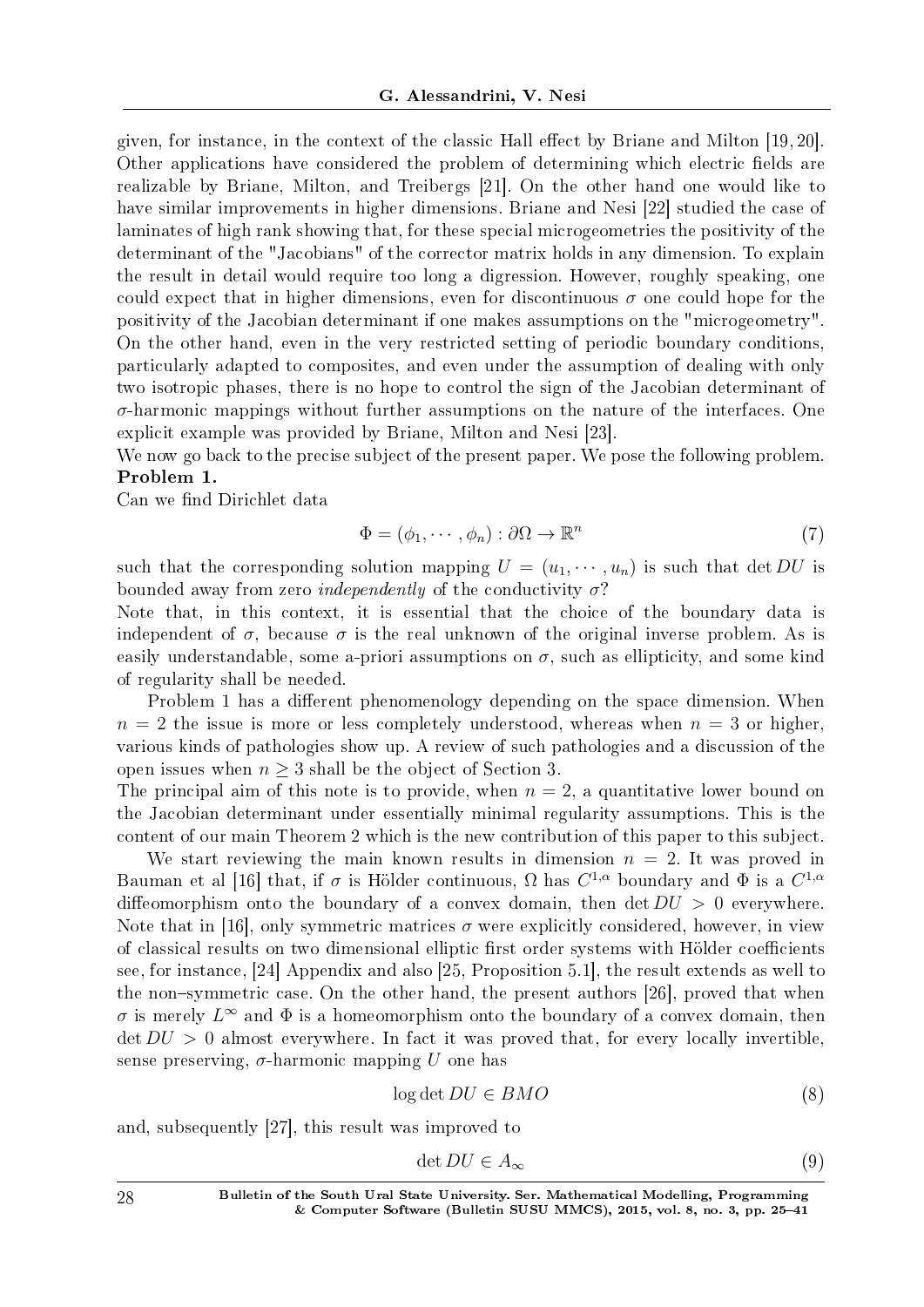that is the class of Muckenhoupt weights [28].

We recall that for purely harmonic mappings, Lewy's Theorem [29], states that for two-dimensional harmonic homeomorphisms, the Jacobian determinant cannot vanish at interior points. Hence, when  $n = 2$ , harmonic homeomorphisms are, indeed, diffeomorphisms. However the Jacobian determinant may vanish at boundary points.

It is also worth mentioning that the convexity assumption on the target of the boundary mapping  $\Phi$  is sharp, Choquet [30], Alessandrini and Nesi [31], if one wishes to have a condition expressed merely on the "shape" of the target and not on its parametrization.

Conversely, note that when no regularity is assumed on  $\sigma$ , the essential infimum of det *DU* on compact subsets of Ω might indeed be zero. In Section 2, an example, based on a well-known one by Meyers, is illustrated.

In the next Section 1 we shall prove a quantitative version of the result in [16]. The starting point relies on prescribing some quantitative assumption on the boundary data  $\Phi$ , when viewed as a parametrization of the boundary of the convex target, see Definitions 1, 2, 4. The subsequent step consists on a quantitative lower bound of the modulus of the gradient of a scalar solution to equation (1), Theorem 1. This estimate may be interesting on its own. Finally we state and prove our main result, Theorem 2.

#### 1. The Quantitative Bounds

Let  $\phi$  :  $\mathbb{R} \to \mathbb{R}$  be a *T*-periodic  $C^1$  function. Let  $\omega : [0, \infty) \to [0, \infty)$  be a continuous strictly increasing function such that  $\omega(0) = 0$ .

**Definition 1.** Given  $m, M \in \mathbb{R}$ ,  $m < M$ , we say that  $\phi$  is quantitatively unimodal if there exists numbers  $t_1 \leq t_2 < t_3 \leq t_4 < t_1 + T$  such that

$$
\begin{array}{rcl}\n\phi(t) & = & m & t \in [t_1, t_2], \\
\phi(t) & = & M & t \in [t_3, t_4], \\
\phi'(t) & \geq & \min\{\omega(t - t_2), \omega(t_3 - t)\}, & t \in [t_2, t_3], \\
-\phi'(t) & \geq & \min\{\omega(t - t_4), \omega(t_1 + T - t)\}, & t \in [t_4, t_1 + T].\n\end{array} \tag{10}
$$

In the sequel we will refer to the quadruple  ${T, m, M, \omega}$  as to the "character of unimodality" of *ϕ*.

The concept of unimodality, but not this terminology, first appears in Kneser [32], when he proved Rado's conjecture [33] concerning the case of "purely" harmonic mappings. The terminology "unimodality" was introduced in this context by Leonetti and Nesi [34], following the work of Alessandrini and Magnanini [35]. A different terminology (almost two-to-one functions) has also been used for the same concept, Nachman, Tamasan and Timonov [36].

Let  $\Gamma \subset \mathbb{R}^2$  be a simple closed curve parametrized by a *T*-periodic  $C^1$  mapping

$$
\Phi: \mathbb{R} \to \mathbb{R}^2 \tag{11}
$$

in such a way that  $\Phi_{|_{[0,T)}}$  is one-to-one.

**Definition 2.** We say that  $\Gamma$  is quantitatively convex if for every  $\xi \in \mathbb{R}^2$ ,  $|\xi| = 1$  the function

$$
\phi_{\xi} = \Phi \cdot \xi
$$

Вестник ЮУрГУ. Серия «Математическое моделирование и программирование≫ (Вестник ЮУрГУ ММП). 2015. T. 8, № 3. C. 25–41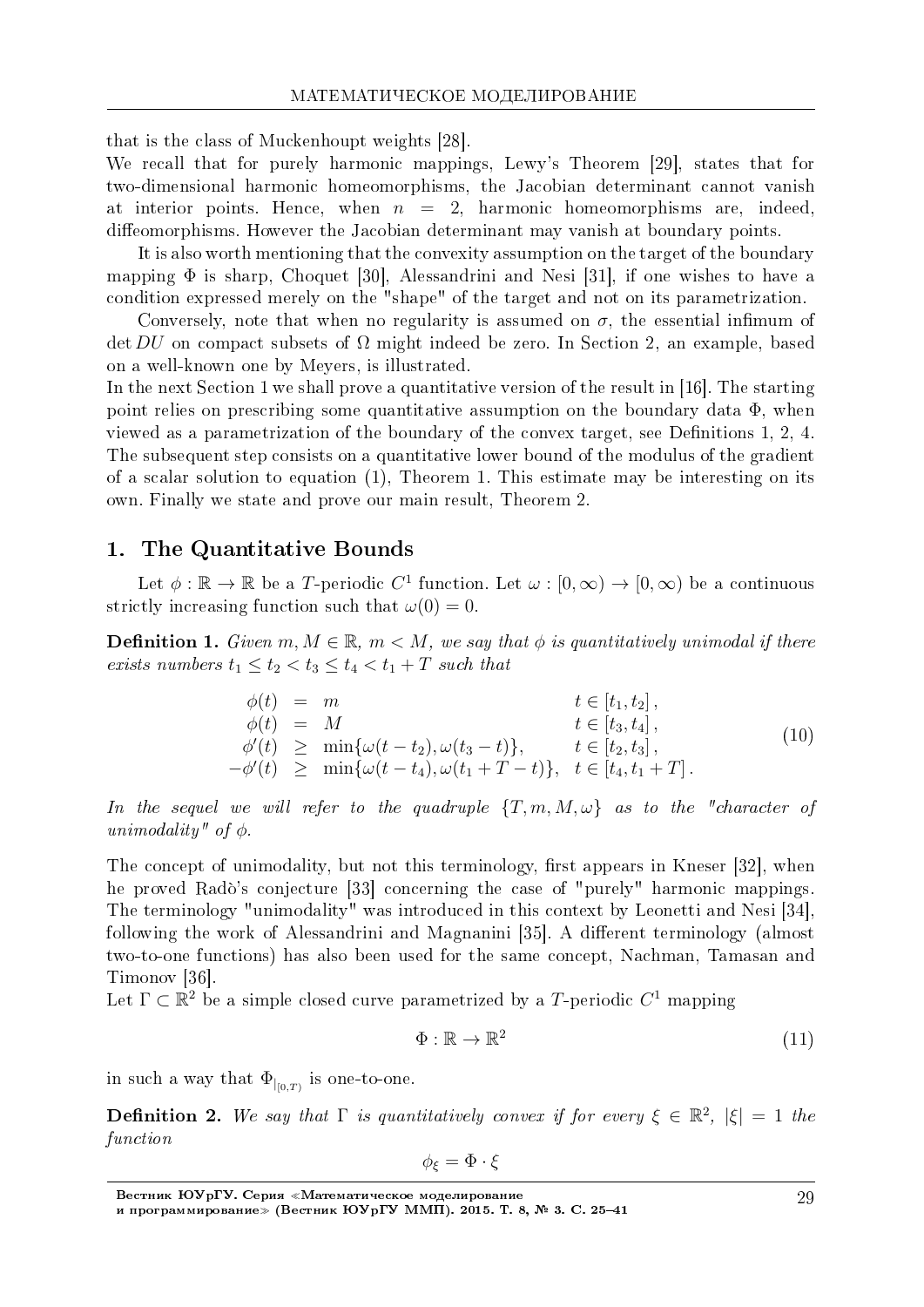is quantitatively unimodal and its character of unimodality is given by  $\{T, m_{\xi}, M_{\xi}, \omega\}$  with  $m_{\xi}$ ,  $M_{\xi}$  such that  $M_{\xi} - m_{\xi} \geq D$ , for a given  $D > 0$ .

In the sequel we will refer to the triple  $\{T, D, \omega\}$  as to the "character of convexity" of  $\Gamma$ .

**Remark 1.** If  $\Gamma$  is quantitatively convex then it is convex, that is, it is the boundary of a convex set *G*. In fact each tangent line to  $\Gamma$  turns out to be a support line for *G*. The following Lemma provides a sufficient condition for quantitative convexity. Roughly speaking, it says that if  $\Gamma$  is an appropriately parametrized  $C^2$  simple closed curve with strictly positive curvature, then it is quantitatively convex in the sense of Definition 2, and the character of convexity can be computed in terms of the parametrization. Here, for the sake of simplicity, we have chosen the arc-length parametrization, because the main purpose of this Lemma is to provide a variety of examples, but we emphasize that in general, the character of convexity does depend on the parametrization of the curve and not only on its image.

We convene to denote by *J* the matrix representing the counterclockwise rotation of 90 degrees

$$
J = \left(\begin{array}{cc} 0 & -1 \\ 1 & 0 \end{array}\right) \, .
$$

**Lemma 1.** Let  $\Gamma$  be such that  $\Phi \in C^2$  and:

$$
\begin{array}{ll}\ni, & |\Phi'| = 1, \\
ii, & 0 < \kappa \le \Phi'' \cdot J^T \Phi' \le K,\n\end{array} \tag{12}
$$

then  $\Gamma$  is quantitatively convex with character  $\{|\Gamma|,\frac{1}{k}\}$  $\frac{1}{K}$ <sup>2*κ*</sup> *π t}.*

*Proof.* Condition *i*) of Lemma 1, implies that  $\Phi'(t) = e^{is(t)}$ ,  $0 \le t \le T$  and we may assume that  $s(0) = 0$ . Without loss of generality we assume that  $\Phi$  is orientation preserving. Then, by condition *ii*) of Lemma 1, one has  $0 < \kappa \leq s'(t) \leq K$ . Picking, w.l.o.g.,  $\xi = e_2$ ,

$$
\phi_{\xi}(t) - \phi_{\xi}(0) = \int_{0}^{t} \sin(s(\tau))d\tau.
$$

The function *s*(*t*) ranges over the whole interval [0, 2*π*], picking  $t_{\pi}$  such that  $s(t_{\pi}) = \pi$ , we have

$$
M_{\xi} - m_{\xi} = \int_{0}^{t_{\pi}} \frac{\sin(s(\tau))}{s'(\tau)} ds(\tau) \geq \frac{1}{K} \int_{0}^{\pi} \sin(s) ds = \frac{1}{K},
$$
  
\n
$$
\phi_{\xi}(t) = \sin(s(t)),
$$
  
\n
$$
s(t) = \int_{0}^{t} s'(\tau) d\tau \geq \kappa t,
$$
  
\n
$$
\phi_{\xi}(t) \geq \frac{2\kappa}{\pi} t, \quad 0 \leq s(t) \leq \frac{\pi}{2}.
$$

Thus we may pick  $D = \frac{1}{K}$  $\frac{1}{K}$  and  $\omega(t) = \frac{2\kappa}{\pi} t$ ,  $t \geq 0$ .

 $\Box$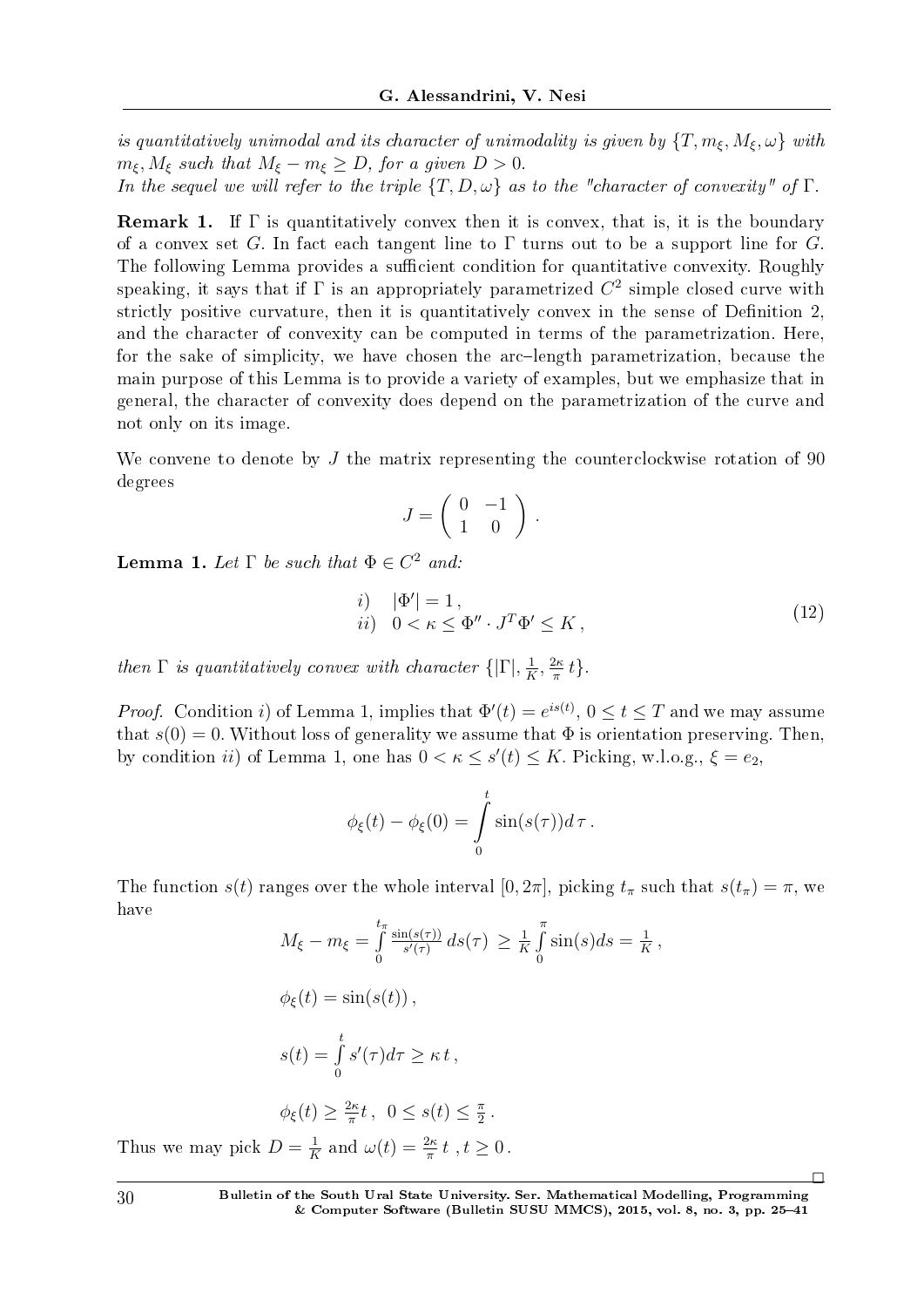We shall consider  $\Omega$  a bounded simply connected domain in  $\mathbb{R}^2$  with  $C^{1,\alpha}$  boundary. In order to make precise the quantitative character of such regularity we introduce the following definition.

**Definition 3.** A domain  $\Omega \subset \mathbb{R}^2$  is said to be of class  $C^{1,\alpha}$  with constants  $\rho_0$ ,  $M_0$ , positive and Hölder exponent  $\alpha \in (0,1]$ , if for any  $P \in \partial \Omega$ , there exist a rigid change of coordinates such that  $P = 0$  and we have

$$
\Omega \cap B_{\rho_0}(0) = \{ x \in B_{\rho_0}(0) : x_2 > \psi(x_1) \},\tag{13}
$$

where  $\psi : [-\rho_0, \rho_0] \to \mathbb{R}^2$  is a  $C^{1,\alpha}$  function satisfying

$$
\psi(0) = \psi'(0) = 0 \tag{14}
$$

and also

$$
||\psi||_{L^{\infty}([-\rho_{0},\rho_{0}])} + \rho_{0}||\psi'||_{L^{\infty}([-\rho_{0},\rho_{0}])} + \rho_{0}^{1+\alpha} \sup_{\substack{x,x' \in [-\rho_{0},\rho_{0}] \\ x \neq x'}} \frac{|\psi'(x) - \psi'(x')|}{|x - x'|^{\alpha}} \leq M_{0}\rho_{0}.
$$
 (15)

**Definition 4.** Given a  $C^{1,\alpha}(\partial\Omega;\mathbb{R})$  function  $\phi$ , we shall say that it is quantitatively unimodal, if considering the arclength parametrization of  $\partial\Omega$ ,  $x = x(s)$ ,  $0 \le s \le T = |\partial\Omega|$ . the periodic extension of the function  $[0, T] \ni s \rightarrow \phi(x(s))$  is quantitatively unimodal with character  ${T, m, M, \omega}$ . For such a function  $\phi$ , we introduce the following closed arcs, possibly collapsing to a single point:

$$
\Gamma_{\min} = \{ x \in \partial \Omega : \phi = m \},\
$$
  
\n
$$
\Gamma_{\max} = \{ x \in \partial \Omega : \phi = M \}.
$$
\n(16)

Accordingly, a mapping  $\Phi \in C^{1,\alpha}(\partial\Omega;\mathbb{R}^2)$  shall be said quantitatively convex with character  $\{T, D, \omega\}$  if the periodic extension of  $\Phi(x(s))$  fulfils the conditions of Definition 2.

Let us consider  $\sigma = {\sigma_{ij}}_{i,j=1,2}$  a, not necessarily symmetric, matrix of coefficients  $\sigma_{ij}$ :  $\overline{\Omega} \to \mathbb{R}$  satisfying the ellipticity condition

$$
\begin{array}{rcl}\n\sigma(x)\xi \cdot \xi & \geq & K^{-1}|\xi|^2, \quad \text{for every } \xi \in \mathbb{R}^2, \\
\sigma^{-1}(x)\xi \cdot \xi & \geq & K^{-1}|\xi|^2, \quad \text{for every } \xi \in \mathbb{R}^2\n\end{array} \tag{17}
$$

for given positive constant *K*, and also

$$
|\sigma_{ij}(x) - \sigma_{ij}(x')| \le E|x - x'|^{\alpha}, \quad \forall x, x' \in \overline{\Omega},
$$
\n(18)

for given  $\alpha$ ,  $0 < \alpha \leq 1$  and  $E > 0$ .

We shall consider the  $W^{1,2}(\Omega)$  solution *u* to the Dirichlet problem

$$
\begin{cases} \operatorname{div}(\sigma \nabla u) = 0 & \text{in } \Omega, \\ u = \phi & \text{on } \partial \Omega. \end{cases}
$$
 (19)

We recall that, in view of the classical regularity theory, *u* in fact belongs to  $C^{1,\beta}(\overline{\Omega})$ , for some  $\beta \leq \alpha$  and its norm is dominated by the  $C^{1,\alpha}$ -norm of  $\phi$ , modulo a constant which only depends on  $\rho_0$ ,  $M_0$ , K and E, with  $\rho_0$ ,  $M_0$  as in Definition 3.

Вестник ЮУрГУ. Серия «Математическое моделирование и программирование≫ (Вестник ЮУрГУ ММП). 2015. T. 8, № 3. C. 25–41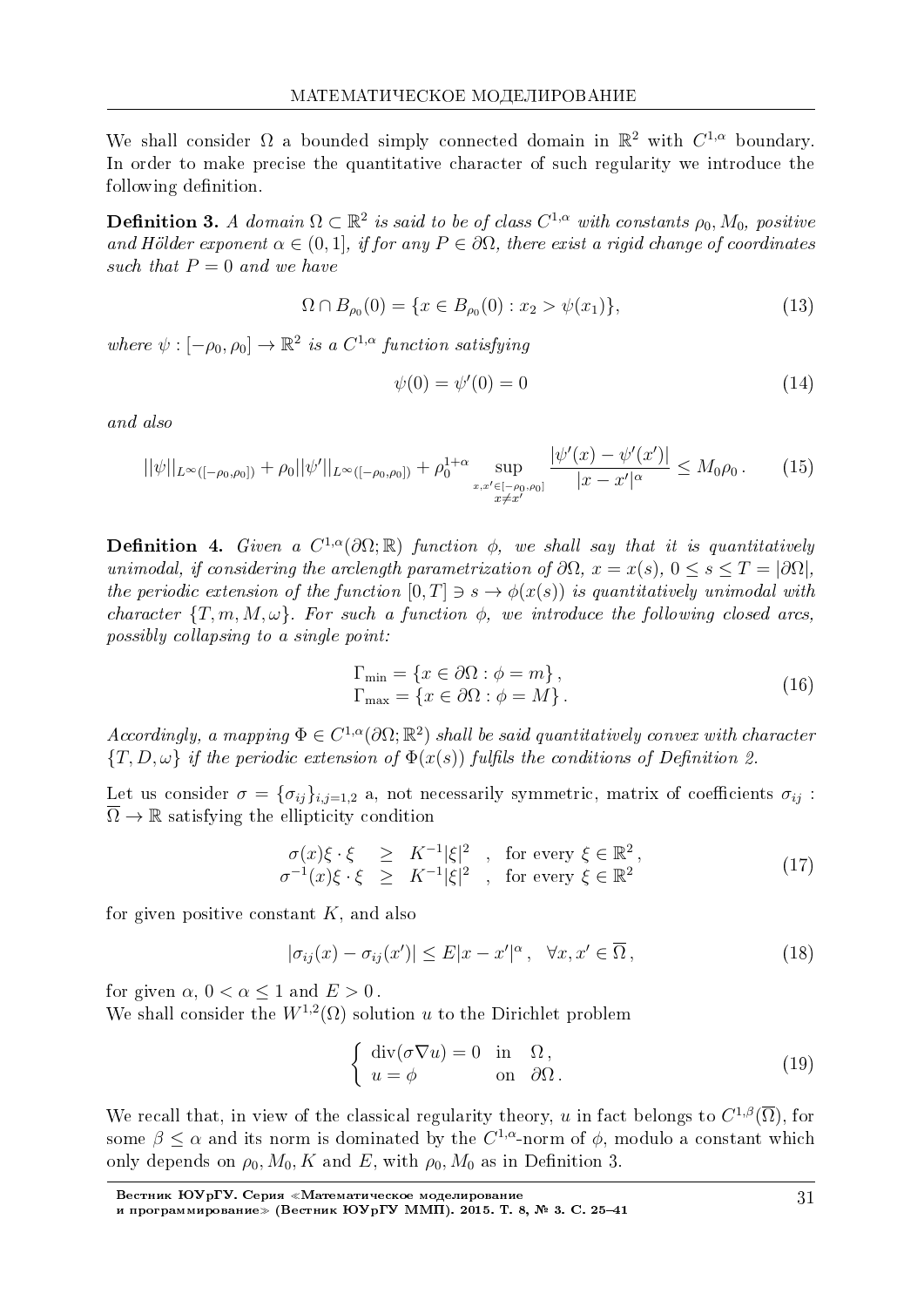Lemma 2. Let  $\phi : \partial\Omega \to \mathbb{R}$  be quantitatively unimodal with character  $\{|\partial\Omega|, m, M, \omega\}$  and assume that

$$
\left| \frac{d}{ds} \phi(x(s)) - \frac{d}{ds} \phi(x(s')) \right| \le E|s - s'|^{\alpha}, \quad \forall s, s' \in [0, |\partial \Omega|]. \tag{20}
$$

Then there exist  $\kappa$ ,  $\delta$  only depending on the character of unimodality (see Definitions 1, 4) and on  $\alpha$ , E, such that if

$$
x \in \overline{\Omega} \quad \text{and} \quad \text{dist}(x, \Gamma_{\min} \cup \Gamma_{\max}) \le \delta \,, \tag{21}
$$

then

$$
|\nabla u(x)| \ge \kappa. \tag{22}
$$

*Proof.* Up to a  $C^{1,\alpha}$  diffeomorphism, with constants only depending on  $\rho_0$ ,  $M_0$  and  $|\partial\Omega|$ , we may assume that  $\Omega = B_1(0)$ .

It is well known that in such new coordinates *u* solves a new Dirichlet problem of type (19) with a new matrix of coefficients and new boundary data that, however, satisfy analogous assumptions with constants and parameters only depending on the same a-priori data. For the sake of not to overburn the notation we stick to the one of (19).

By the  $C^{1,\beta}$  regularity of *u*, if  $dist(x,\Gamma_{\max}) \leq \eta$ , then  $u(x) \geq M - C\eta$  with  $C > 0$  only depending on the a-priori data.

Let us pick *η* such that

$$
M - C\eta \ge \frac{M-m}{2}.
$$

Hence, by Harnack's inequality [37],

$$
u(x) - m \ge C \frac{M-m}{2} > 0
$$
, for every  $x \in B_{1-\eta}(0)$ .

Here *C* only depends on the a-priori data. By the version of the Hopf Lemma due to Finn and Gilbarg [38, Lemma 7], which applies to equations in divergence form, and Holder continuous  $\sigma$ , we obtain

$$
|\nabla u(x)| \ge \kappa_0 > 0, \quad \forall x \in \Gamma_{\min}, \tag{23}
$$

with  $\kappa_0$  only depending on the a-priori data. By  $C^{1,\beta}$  regularity we have

$$
|\nabla u(x)| \ge \kappa_0 - C\delta^{\beta} \quad \forall x \in \overline{\Omega} \quad \text{such that} \quad \text{dist}(x, \Gamma_{\min}) \le \delta.
$$

Picking  $\delta$  such that  $C\delta^{\beta} \leq \frac{\kappa_0}{2}$  $\frac{\varepsilon_0}{2}$ , we obtain

$$
|\nabla u(x)| \ge \frac{\kappa_0}{2} > 0, \quad \text{if} \quad \text{dist}(x, \Gamma_{\min}) \le \delta. \tag{24}
$$

A symmetrical result applies in the neighborhood of  $\Gamma_{\text{max}}$ .

 $\Box$ 

**Lemma 3.** Under the same assumptions as in Lemma 2, there exists  $r > 0$  such that

$$
|\nabla u(x)| \ge L > 0, \quad \forall x \in \overline{\Omega}, \quad \text{dist}(x, \partial \Omega) \le r. \tag{25}
$$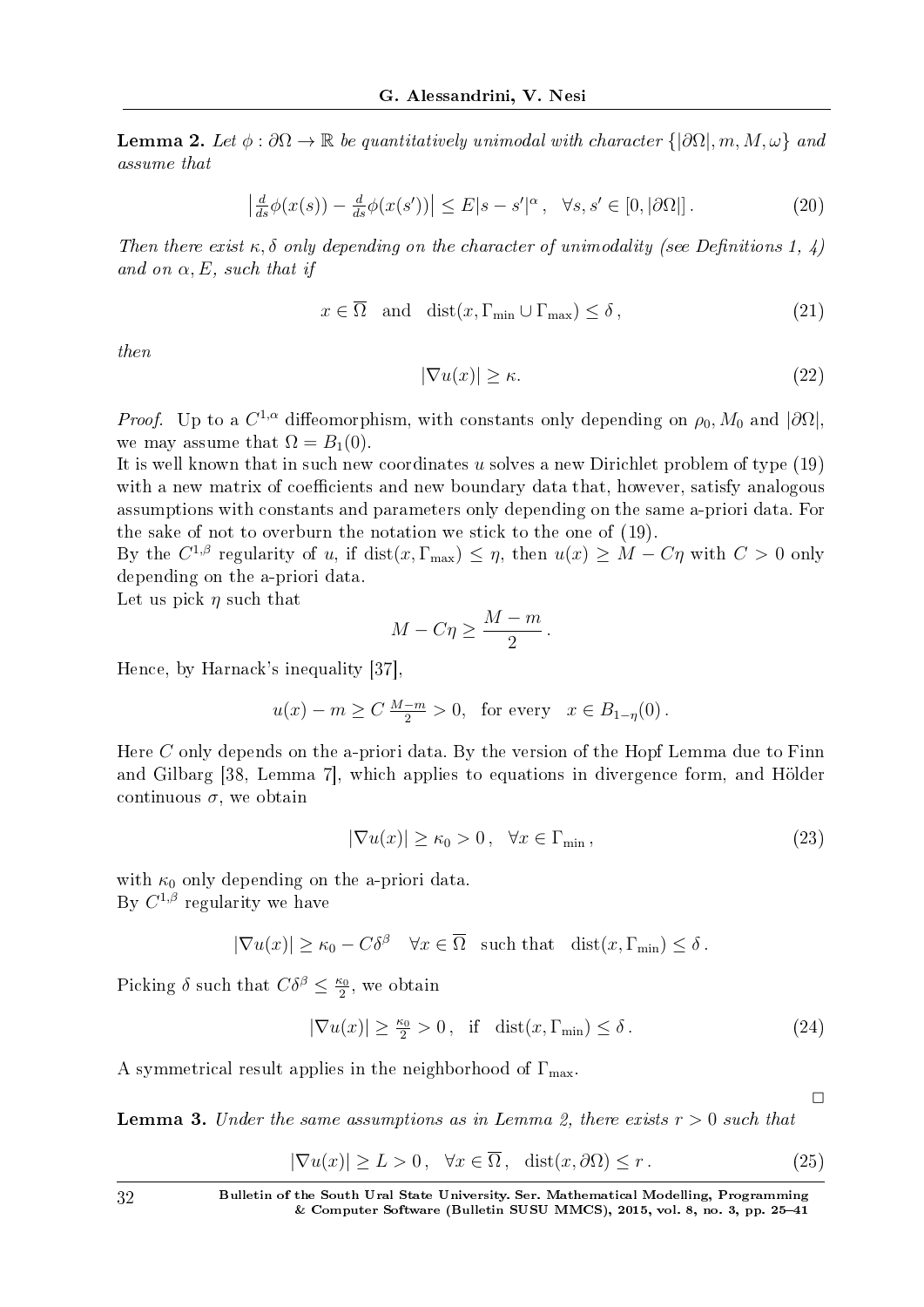Here *L* and *r* are positive and only depend on the a-priori data.

*Proof.* If we pick  $x \in \partial\Omega$ , and write  $x = x(s)$  such that  $dist(x, \Gamma_{\min} \cup \Gamma_{\max}) \ge \delta$ , we have

$$
|\nabla u(x(s) \cdot x'(s)| = \left| \frac{d}{ds} \phi(x(s) \right| \ge \omega(\delta).
$$

By *C* <sup>1</sup>*,β* regularity

$$
|\nabla u(x)| \ge \min\{\kappa, \omega(\delta)\} - Cr^{\beta}, \quad \forall x \in \overline{\Omega} \quad \text{such that} \quad \text{dist}(x, \partial \Omega) < r \,.
$$

Picking *r* such that

$$
Cr^{\beta} = \frac{1}{2} \min{\kappa, \omega(\delta)},
$$

the thesis follows.

**Theorem 1.** Let  $\Omega$  be a simply connected domain,  $C^{1,\alpha}$ -regular with constants  $\{\rho_0, M_0\}$ (see Definition 3). Let  $\phi : \partial\Omega \to \mathbb{R}$  be quantitatively unimodal with given character  $\{\vert \partial \Omega \vert, m, M, \omega\}$  (see Definitions 1, 4) and let it satisfy the Hölder condition (20). Let  $\sigma = {\sigma_{ij}(x)}_{i,j=1,2}$  satisfy the ellipticity condition (17) and the Hölder bound (18). Let  $u \in W^{1,2}(\Omega)$  be the solution of the Dirichlet problem (19).

Then there exists  $C > 0$ , only depending on the a-priori data as above, such that

$$
|\nabla u(x)| \ge C > 0, \quad \text{for every} \quad x \in \overline{\Omega} \,. \tag{26}
$$

**Remark 2.** Under stronger regularity assumptions, in particular assuming that  $\sigma$  is Lipschitz continuous, a similar result was proven already in [40, Theorem 3.2].

*Proof.* As is well-known, there exists  $\tilde{u} \in W^{1,2}(\Omega)$ , called the stream function associated to  $u$ , which satisfies

$$
\nabla \tilde{u} = J\sigma \nabla u \quad \text{everywhere in} \quad \Omega \,, \quad J = \left( \begin{array}{cc} 0 & -1 \\ 1 & 0 \end{array} \right) \,. \tag{27}
$$

Using complex notation  $z = x_1 + ix_2$ ,  $f = u + i\tilde{u}$ , the system (27) can be rewritten as

$$
f_{\bar{z}} = \mu f_z + \nu \bar{f}_z \quad \text{in } \Omega , \tag{28}
$$

where, the so called complex dilatations *µ, ν* are given by

$$
\mu = \frac{\sigma_{22} - \sigma_{11} - i(\sigma_{12} + \sigma_{21})}{1 + \text{Tr}\,\sigma + \det\sigma} \quad , \quad \nu = \frac{1 - \det\sigma + i(\sigma_{12} - \sigma_{21})}{1 + \text{Tr}\,\sigma + \det\sigma} \quad , \tag{29}
$$

and satisfy the following ellipticity condition

$$
|\mu| + |\nu| \le \frac{K - 1}{K + 1},\tag{30}
$$

and, being  $\sigma$  Hölder continuous, also  $\mu$  and  $\nu$  satisfy an analogous Hölder bound. In [16], it is proven that *f* is a  $C^{1,\beta}$  diffeomorphism of  $\overline{\Omega}$  onto  $\overline{f(\Omega)}$ . The lower bound obtained in Lemma 3, implies that, setting

$$
\Omega_r = \{x \in \Omega : \text{dist}(x, \partial \Omega) > r\},\
$$

 $\Box$ 

Вестник ЮУрГУ. Серия «Математическое моделирование

и программирование≫ (Вестник ЮУрГУ ММП). 2015. T. 8, № 3. C. 25–41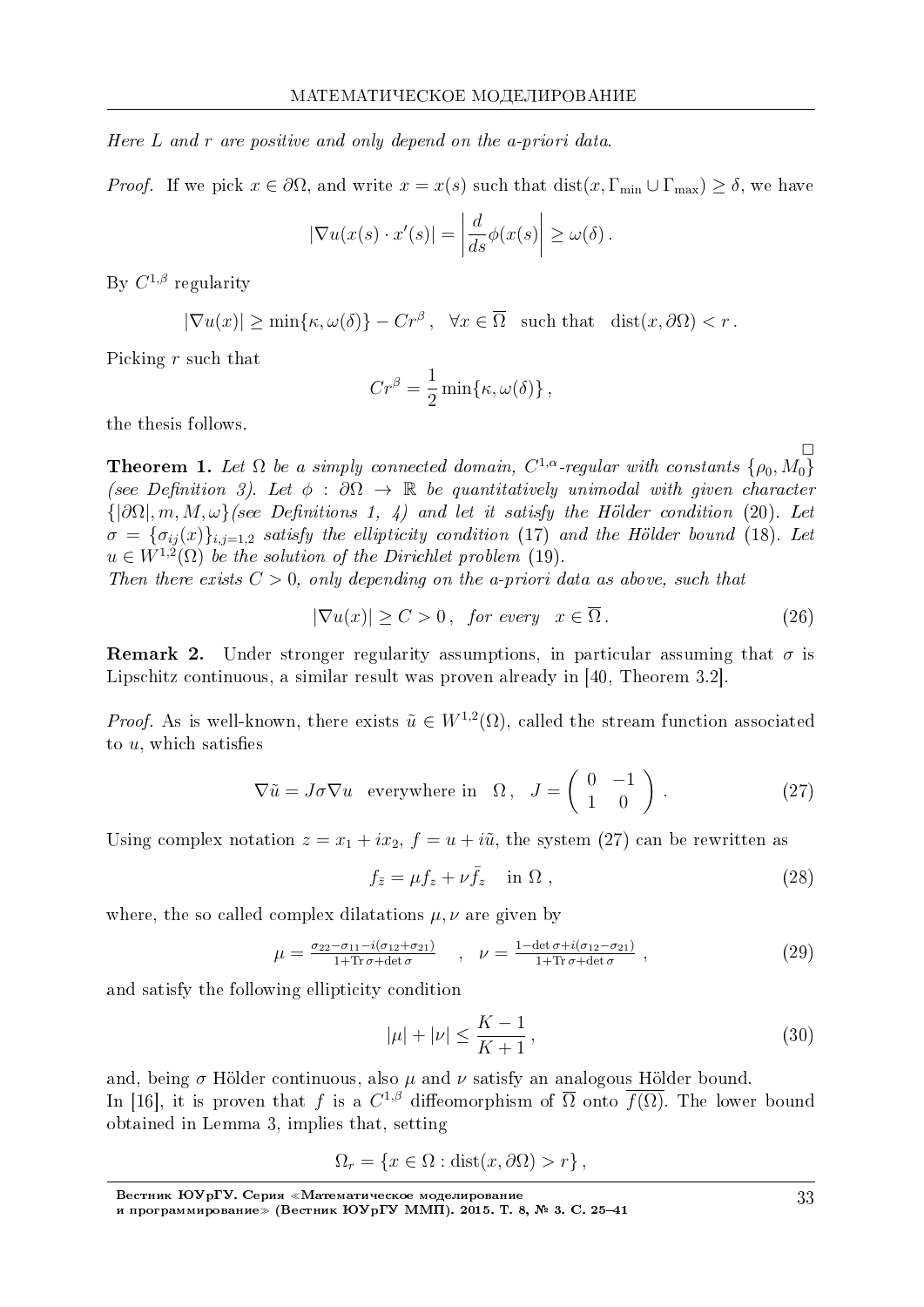$f : \overline{\Omega} \backslash \Omega_r \to \mathbb{C}$ , is a bilipschitz homeomorphism with constants only depending on the a-priori data. We have identified  $\mathbb C$  with  $\mathbb R^2$  in the canonical way.

Hence  $f(\Omega)$  is also a  $C^{1,\beta}$  domain with constants controlled by the a-priori data. Note that also  $|\partial(f(\Omega))|$  is controlled.

Let us denote  $g = f^{-1}(w)$ ,  $w \in \mathbb{C}$ . A straightforward calculation gives

$$
g_{\overline{w}} = -\nu(g)g_w - \mu(g)\overline{g_w}.
$$
\n(31)

In other words *q* satisfies a Beltrami equation whose coefficients satisfy uniform ellipticity and Hölder continuity, with constants only depending on the a-priori data.

By standard interior regularity estimates,  $g_w$  is bounded in  $f(\Omega_r)$ . Using (31), we have

$$
|g_w|^2 - |g_{\overline{w}}|^2 \le C^2 \quad \text{in} \quad f(\Omega_r), \tag{32}
$$

which can be rewritten as

$$
|f_w|^2 - |f_{\overline{w}}|^2 \ge C^{-2}
$$
 in  $\Omega_r$ ,

which in turn implies

$$
|\nabla u| \ge C^{-1} \quad \text{in} \quad \Omega_r \,. \tag{33}
$$

 $\Box$ 

Hence, in combination with Lemma 3, the thesis follows.

**Theorem 2.** Let  $\Omega$  and  $\sigma$  be as in Theorem 1. Let  $\Phi = (\phi_1, \phi_2) : \partial \Omega \to \mathbb{R}^2$  be quantitatively convex, see Definitions 2, 4, with character  $\{|\partial\Omega|, D, \omega\}$ . Let  $U = (u_1, u_2) \in W^{1,2}(\Omega; \mathbb{R}^2)$ solve

$$
\begin{cases} \operatorname{div}(\sigma \nabla u_i) = 0 & \text{in } \Omega, \\ u_i = \phi_i & \text{on } \partial \Omega. \end{cases}
$$
 (34)

There exists  $C > 0$  only depending on the a-priori data such that

$$
U: \overline{\Omega} \to \overline{U(\Omega)} \subset \mathbb{R}^2
$$

is a  $C^{1,\beta}$  diffeomorphism and

$$
\det DU \ge C^2 > 0 \quad \text{in} \quad \overline{\Omega} \,. \tag{35}
$$

Remark 3. A similar result, under slightly more restrictive hypotheses, has been recently proved by G.S. Alberti [39]. In fact the approach in [39] is based on estimates in [40, 41] which require the Lipschitz regularity of  $\sigma$ . Conversely, under somewhat different regularity assumptions, quantitative upper bounds on the so-called dilatation of a  $\sigma$ -harmonic mapping  $U$ , that is the quotient

$$
\frac{\text{Trace}(DU^TDU)}{2 \det DU},
$$

have been recently studied in [42, Theorems 3.1, 3.4].

*Proof.* In [16], it is shown that  $U$  is a orientation preserving diffeomorphism. The lower bound (35) remains to be proven. For any  $\xi \in \mathbb{R}^2$ ,  $|\xi|^2 = 1$ , we may apply Theorem 1 to

 $u_{\xi} = U \cdot \xi$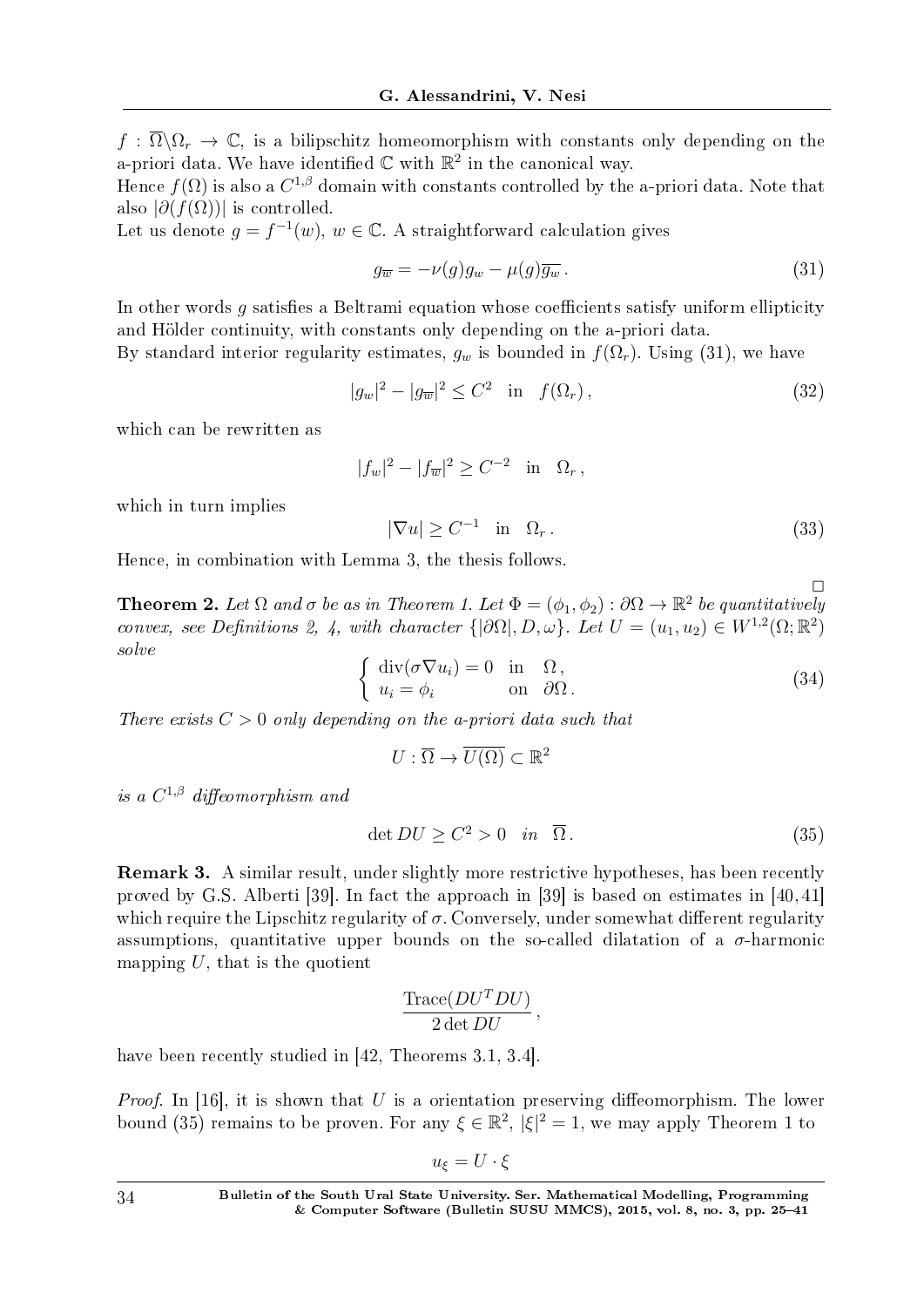and obtain

$$
|(DU)\xi| = |\nabla u_{\xi}| \ge C > 0 \quad \text{in} \quad \overline{\Omega} \,. \tag{36}
$$

Or equivalently

$$
|DU^TDU\xi \cdot \xi| = |\nabla u_{\xi}|^2 \ge C^2 > 0 \quad \text{in} \quad \overline{\Omega},\tag{37}
$$

that is the eigenvalues  $\lambda_1(x)$  and  $\lambda_2(x)$  of the symmetric matrix  $DU^T(x)DU(x)$  are uniformly bounded from below:

$$
\lambda_i(x) \ge C^2 > 0 \,, \quad i = 1, 2 \,, \quad \forall x \in \overline{\Omega} \,.
$$

Therefore

 $(\det DU)^2 = \lambda_1(x)\lambda_2(x) \ge C^4 > 0$ , everywhere in  $\overline{\Omega}$ . (38)

Since *U* is sense preserving, one has det  $DU \geq C^2 > 0$  everywhere in  $\Omega$ .

Remark 4. Theorem 2, has some feature in common with the results in [31]. In the latter paper the authors consider harmonic mappings which are extensions of given Dirichlet data aiming for univalent solutions. A characterization is given, for the case when *U* is a diffeomorphism up to the boundary of  $\Omega$ , in terms of the value of the Jacobian determinant on the boundary, so implicitly imposing constraints on the parametrization of the boundary of the image. One may wonder whether an assumption just on the shape of the target may suffice. This is not the case even in the purely harmonic case. Indeed one may exhibit a sequence  $U_n$  of sense preserving, injective, harmonic mappings of the unit disk onto itself, fixing  $U_n(0) = 0$ , such that det  $DU_n(0) \to 0$  as  $n \to +\infty$ . The convergence holds uniformly on compact subsets of the unit disk. The limit harmonic mapping in not univalent. See [43, Section 4.1].

#### 2. Discontinuous Coefficients. An Example

We elaborate on a well-known example by Meyers [44]. See also Leonetti and Nesi [34] for an application in a related context. For a fixed  $\alpha > 0$  we consider the symmetric matrix of coefficients

$$
\sigma(x) = \begin{pmatrix} \frac{\alpha^{-1}x_1^2 + \alpha x_2^2}{x_1^2 + x_2^2} & \frac{(\alpha^{-1} - \alpha)x_1x_2}{x_1^2 + x_2^2} \\ \frac{(\alpha^{-1} - \alpha)x_1x_2}{x_1^2 + x_2^2} & \frac{\alpha x_1^2 + \alpha^{-1}x_2^2}{x_1^2 + x_2^2} \end{pmatrix} .
$$
 (39)

Is is a straightforward matter to check that its entries belong to  $L^{\infty}$  and that  $\sigma$  has eigenvalues  $\alpha$  and  $\alpha^{-1}$ . Therefore  $\sigma$  satisfies the uniform ellipticity condition (17) with ellipticity constant

 $K = \max\{\alpha, \alpha^{-1}\},$ 

and  $\sigma$  is discontinuous at (0,0) (and only at (0,0), when  $\alpha \neq 1$ ). Let us denote

$$
u_1(x) = |x|^{\alpha - 1} x_1,
$$
  

$$
u_2(x) = |x|^{\alpha - 1} x_2.
$$

A direct calculation shows that  $u_i \in W^{1,2}(B_1(0)), i = 1, 2$  and that they solve the Dirichlet problem

$$
\begin{cases} \operatorname{div}(\sigma \nabla u_i) = 0 & \text{in} \quad B_1(0), \\ u_i = x_i & \text{on} \quad \partial B_1(0). \end{cases}
$$

 $\Box$ 

Вестник ЮУрГУ. Серия «Математическое моделирование

и программирование≫ (Вестник ЮУрГУ ММП). 2015. T. 8, № 3. C. 25–41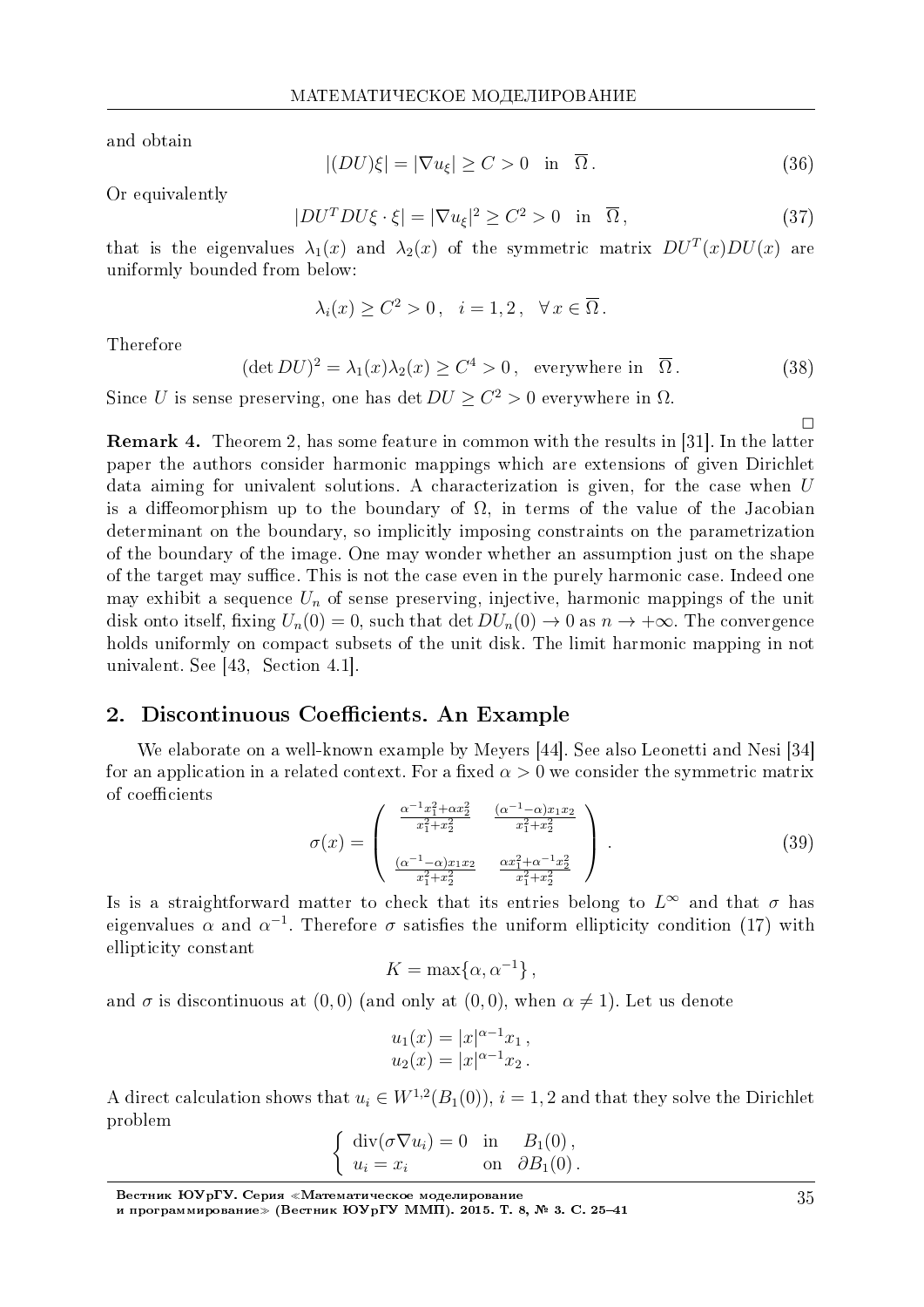Note also that  $f = u_1 + i u_2$  is a quasiconformal mapping of  $B_1(0)$  onto itself and it solves the Beltrami equation

$$
f_{\overline{z}} = \frac{\alpha - 1}{\alpha + 1} \frac{z}{\overline{z}} f_z.
$$

Setting  $U = (u_1, u_2)$ , we compute

$$
\det DU = |f_z|^2 - |f_{\overline{z}}|^2 = \alpha |z|^{2(\alpha - 1)}.
$$

Therefore det *DU* vanishes at  $(0,0)$  when  $\alpha > 1$ , whereas, when  $\alpha \in (0,1)$ , it diverges as  $z \rightarrow 0$ .

### 3. Mappings in Higher Dimensions. Examples and Open Problems

The interior lower bound on det *DU* obtained in Theorem 2, has been achieved by methods which are intrinsically two-dimensional (the Beltrami equation). Only part of the result can be extended to higher dimensions.

For instance, with minor adaptations of the method developed in the Section 1, one can argue as follows.

Consider  $\Omega \subset \mathbb{R}^n$ , a bounded domain diffeomorphic to a ball of class  $C^{1,\alpha}$  and with constants  $\rho_0$ ,  $M_0$  defined with the obvious slight adaptations of Definition 3.

Let  $\sigma = {\sigma_{ij}}_{i,j=1,2}$  be the matrix of coefficients and let it satisfy uniform ellipticity with constant  $K$  as in (17) and Hölder continuity like in (18).

Let  $G \subset \mathbb{R}^n$  be a convex body whose boundary  $\Gamma$  is  $C^2$  and having at each point principal curvatures bounded from below by *κ >* 0.

Let  $\Phi = (\phi_1, \phi_2, \cdots, \phi_n) : \partial \Omega \to \Gamma$  be an orientation preserving diffeomorphism such that  $\Phi, \Phi^{-1}$  are  $C^{1,\alpha}$  with constant *E*. Let  $U = (u_1, u_2, \cdots, u_n) \in W^{1,2}(\Omega; \mathbb{R}^n)$  be the weak solution to

$$
\begin{cases} \operatorname{div}(\sigma \nabla u_i) = 0 & \text{in } \Omega, \\ u_i = \phi_i & \text{on } \Omega, \\ i = 1, 2 \cdots, n. \end{cases}
$$

Then, by the same arguments used in Section 1, we obtain.

**Theorem 3.** Under the above stated assumptions, there exists  $\rho > 0$  and  $Q > 0$  such that *U* is a diffeomorphism of  $\overline{\Omega}\backslash\Omega$ <sub>*ρ*</sub> onto a neighborhood of Γ, within  $\overline{G}$  and we have

$$
\det DU \ge Q \quad in \quad \overline{\Omega} \backslash \Omega_{\rho} \, .
$$

We omit the proof.

When  $n \geq 3$ , there is no chance, under the kind of hypotheses stated above, to obtain a global lower bound on det *DU*. Evidence comes from a sequence of counterexamples that have been produced in a wide time span. A first illuminating example goes back to Wood [45] and has the amazing feature of being totally explicit. Wood displayed the following harmonic polynomial mapping from  $\mathbb{R}^3$  onto  $\mathbb{R}^3$ :

$$
U(x_1, x_2, x_3) = (u_1, u_2, u_3) = (x_1^3 - 3x_1x_3^2 + x_2x_3, x_2 - 3x_1x_3, x_3)
$$

that is *U* is a homeomorphism, but not a diffeomorphism because det  $DU = 0$  on the plane  ${x_1 = 0}.$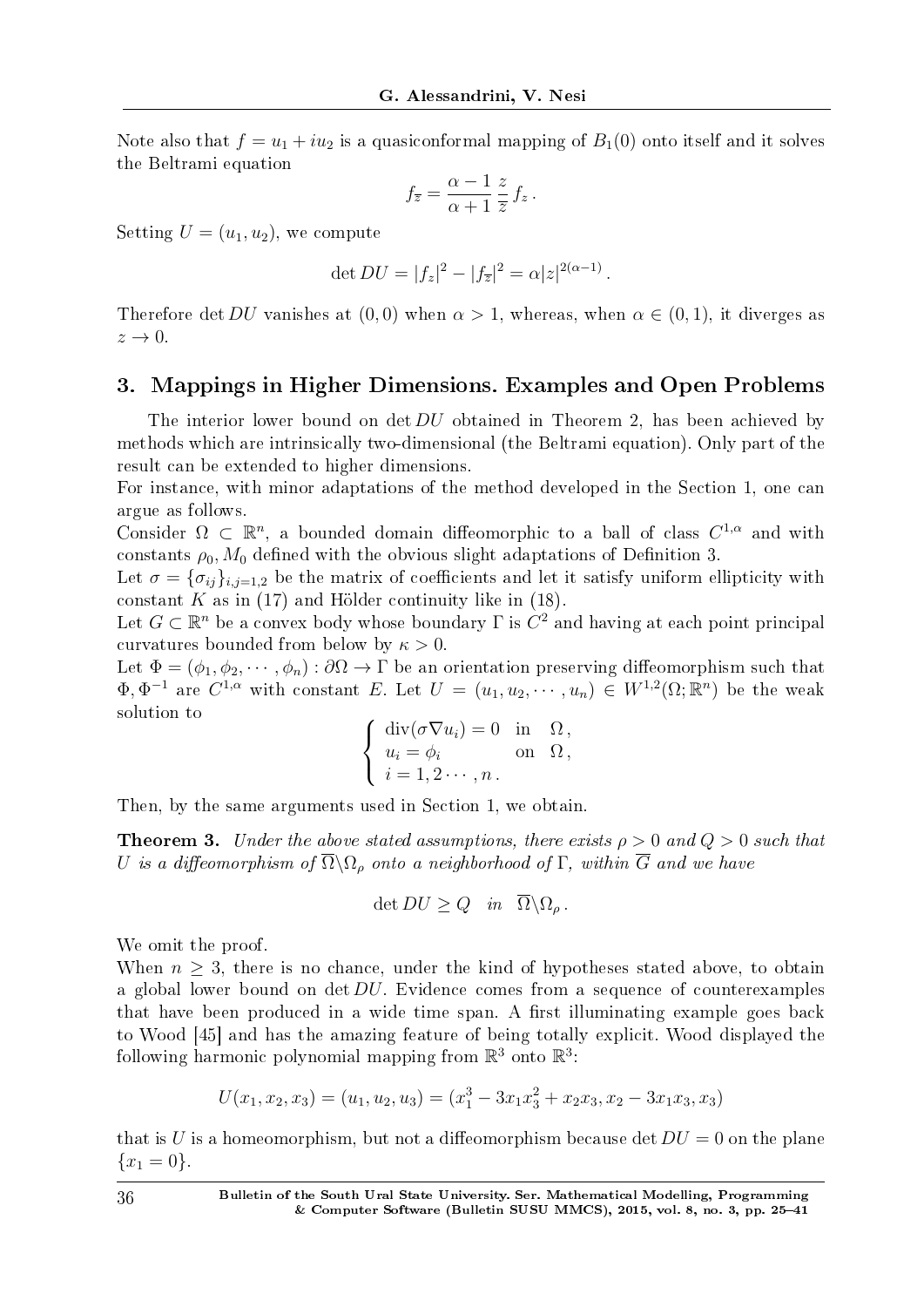Later Melas [46] provided an example of a three dimensional harmonic homeomorphism  $U: B_1(0) \to B_1(0)$  such that det  $DU(0) = 0$ . Subsequently, Laugesen [47], showed that there exists homeomorphisms  $\Phi : \partial B_1(0) \to \partial B_1(0)$  which are arbitrarily close to the identity in the sup-norm such that the mapping  $U = (u_1, u_2, \dots, u_n)$  solving

$$
\begin{cases}\n\Delta u_i = 0 & \text{in} \quad B_1(0), \\
U = \Phi & \text{on} \quad \partial B_1(0), \\
i = 1, 2 \cdots, n.\n\end{cases}
$$

is such that det  $DU$  changes its sign somewhere inside  $B_1(0)$ . Such examples are especially striking because they show that in dimension  $n \geq 3$  it seems difficult to find a universal rule to select Dirichlet data in such a way that the corresponding harmonic (or  $\sigma$ -harmonic mapping is invertible at a topological level (because it may reverse orientation!) and not only as a differentiable mapping.

One may wonder whether changing the topology of the boundary data may help. In the periodic case, obviously the harmonic functions are linear and this might have left the hope that, for variable coefficients, the periodic case may be better that the generic Dirichlet problem. However this is not the case. In [23], it was proved that, in dimension three, one can find a matrix  $\sigma$  taking only two values, proportional to the identity matrix, and a periodic arrangement with a smooth interface, but such that the corresponding solution *U* of the cell problem also reverses the orientation. The Jacobian determinant changes its sign in the interior of the (unit) cube of periodicity.

If, from the above examples, it seems that few chances are left of finding a universal criterion by which choosing Dirichlet data such that, for each  $\sigma$  (although smooth) the corresponding  $\sigma$ -harmonic mapping *U* has nondegenerate Jacobian, then a more reasonable goal would be to find a way to control, in term of the Dirichlet data, the set of points where the Jacobian may degenerate and possibly evaluate the vanishing rate at such points of degeneration.

This appears as a completely open problem, not at all easy as the following example by Jin and Kazdan [48] shows. Let  $a \in C^{\infty}(\mathbb{R}; \mathbb{R})$  and set

$$
\sigma(x) = \begin{pmatrix} 1 & a(x_3) & 0 \\ a(x_3) & 1 & 0 \\ 0 & 0 & b(x_3) \end{pmatrix}, \tag{40}
$$

with

$$
\begin{cases}\n a(x_3) = 0 & \text{for } x_3 \le 0, \\
 a(x_3) \in (0, a_0) & \text{for } x_3 > 0 \text{ with } a_0 \in (0, 1), \\
 b(x_3) = \frac{1}{1 - a^2(x_3)} & \text{for } x_3 \in \mathbb{R}.\n\end{cases}
$$

We set

$$
U(x) = (x_1, x_2, -x_1x_2 + \phi(x_3)), \qquad (41)
$$

where  $\phi$  is chosen in such a way that

$$
\begin{cases} (b\phi')' - 2a = 0, & x_3 \in \mathbb{R}, \\ \phi(x_3) = 0, & x_3 < 0. \end{cases}
$$

It turns out that  $\phi' > 0$  for  $x_3 > 0$  and consequently

$$
\det DU = \begin{cases} \phi' > 0, & \text{for } x_3 > 0, \\ \phi' = 0, & \text{for } x_3 \le 0. \end{cases}
$$

Вестник ЮУрГУ. Серия «Математическое моделирование

и программирование≫ (Вестник ЮУрГУ ММП). 2015. T. 8, № 3. C. 25–41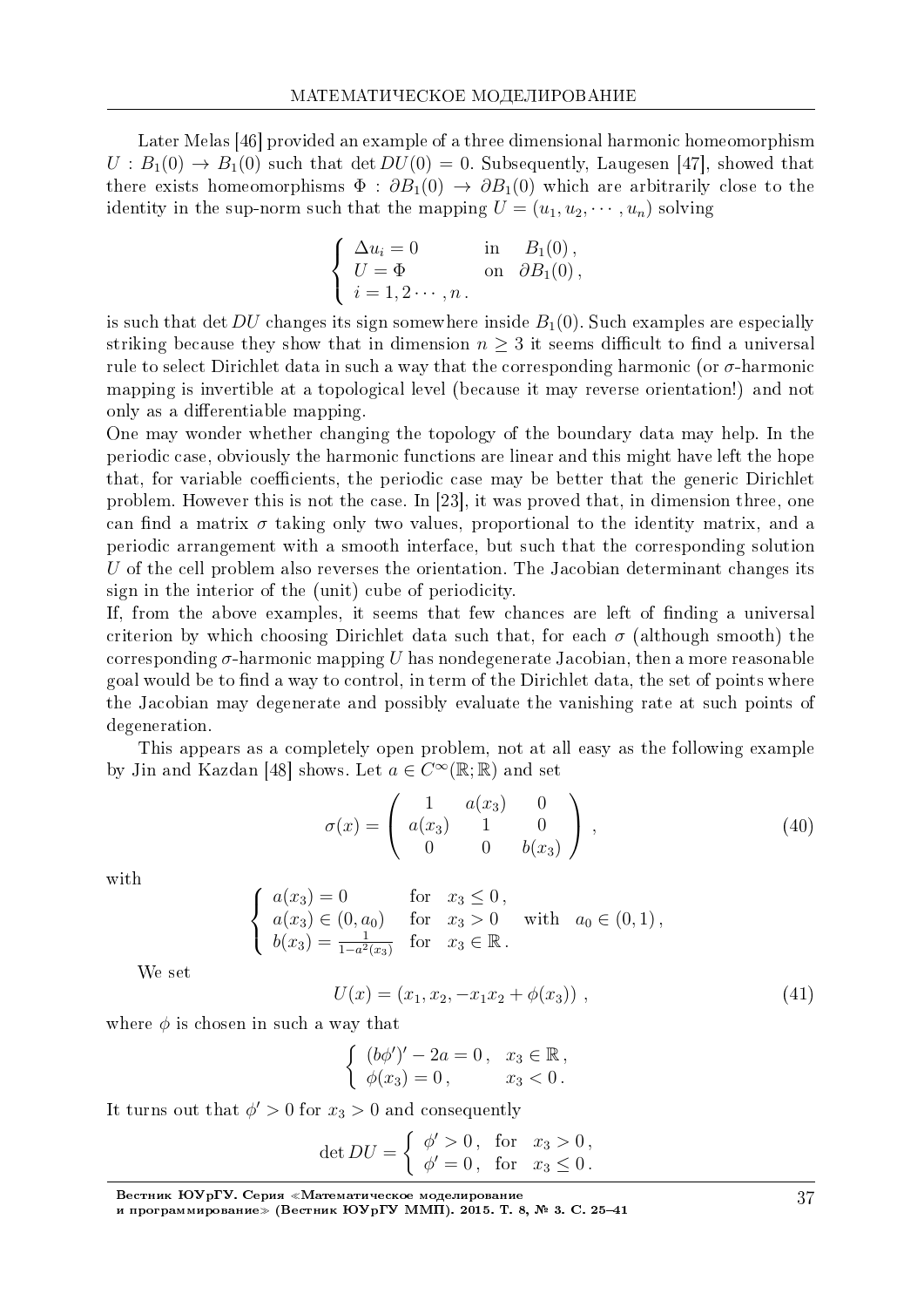This means that the Jacobian determinant of a  $\sigma$ -harmonic mapping does not fulfill the property of unique continuation (whereas this is the case for  $|DU|^2 = \text{Trace}(DU^TDU)$ ). Hence the evaluation of the zero set of det *DU* from boundary data might be troublesome.

Remark 5. The above example has some striking features. First of all note also that, letting  $a_0 \searrow 0$ , we can make  $\sigma$  as close as we want to the identity matrix. Moreover *U* converges, uniformly on each compact subset of  $\mathbb{R}^3$ , to the harmonic polynomial mapping  $U_0(x) = (x_1, x_2, -x_1x_2).$ 

We conclude by noticing that a limiting case of the above construction yields an example with a discontinuous, two-phase,  $\sigma$  which is remarkable as well.

As before we pose

$$
\sigma(x) = \begin{pmatrix} 1 & a(x_3) & 0 \\ a(x_3) & 1 & 0 \\ 0 & 0 & b(x_3) \end{pmatrix},
$$
\n(42)

$$
\begin{cases}\n a(x_3) = 0 & \text{for } x_3 \le 0, \\
 a(x_3) = a_0 & \text{for } x_3 > 0 \text{ with } a_0 \in (0,1), \\
 b(x_3) = \frac{1}{1 - a^2(x_3)} & \text{for } x_3 \in \mathbb{R}.\n\end{cases}
$$

That is  $\sigma$  is piecewise constant, namely

$$
\sigma(x) = \begin{pmatrix} 1 & 0 & 0 \\ 0 & 1 & 0 \\ 0 & 0 & 1 \end{pmatrix} \text{ when } x_3 < 0 \text{ and } \sigma(x) = \begin{pmatrix} 1 & a_0 & 0 \\ a_0 & 1 & 0 \\ 0 & 0 & \frac{1}{1 - a_0^2} \end{pmatrix} \text{ when } x_3 > 0.
$$

Again we pose

$$
U(x) = (x_1, x_2, -x_1x_2 + \phi(x_3)), \qquad (43)
$$

where now  $\phi$  is given by

$$
\begin{cases} \phi(x_3) = a_0(1 - a_0^2) x_3^2, & x_3 > 0, \\ \phi(x_3) = 0, & x_3 \le 0. \end{cases}
$$

We obtain that *U* is a  $\sigma$ -harmonic mapping with  $C^{1,1}$  regularity and, analogously to the previous example, it saties

$$
\det DU = \begin{cases} 2a_0(1 - a_0^2) x_3 > 0, & \text{for } x_3 > 0, \\ 0, & \text{for } x_3 \le 0. \end{cases}
$$

Acknowledgements. G. Alessandrini was supported by FRA2012 "Problemi Inversi", Universita degli Studi di Trieste, V. Nesi was supported by PRIN Project 2010- 2011 "Calcolo delle Variazioni".

### References

- 1. Seo J.K., Woo E.J. Magnetic Resonance Electrical Impedance Tomography (MREIT). SIAM  $Rev., 2011, vol. 53, no. 1, pp. 40–68. DOI: 10.1137/080742932$
- 2. Ammari H., Bonnetier E., Capdeboscq Y., Tanter M., Fink M. Electrical Impedance Tomography by Elastic Deformation. SIAM J. Appl. Math., 2008, vol. 68, no. 6, pp. 15571573. DOI: 10.1137/070686408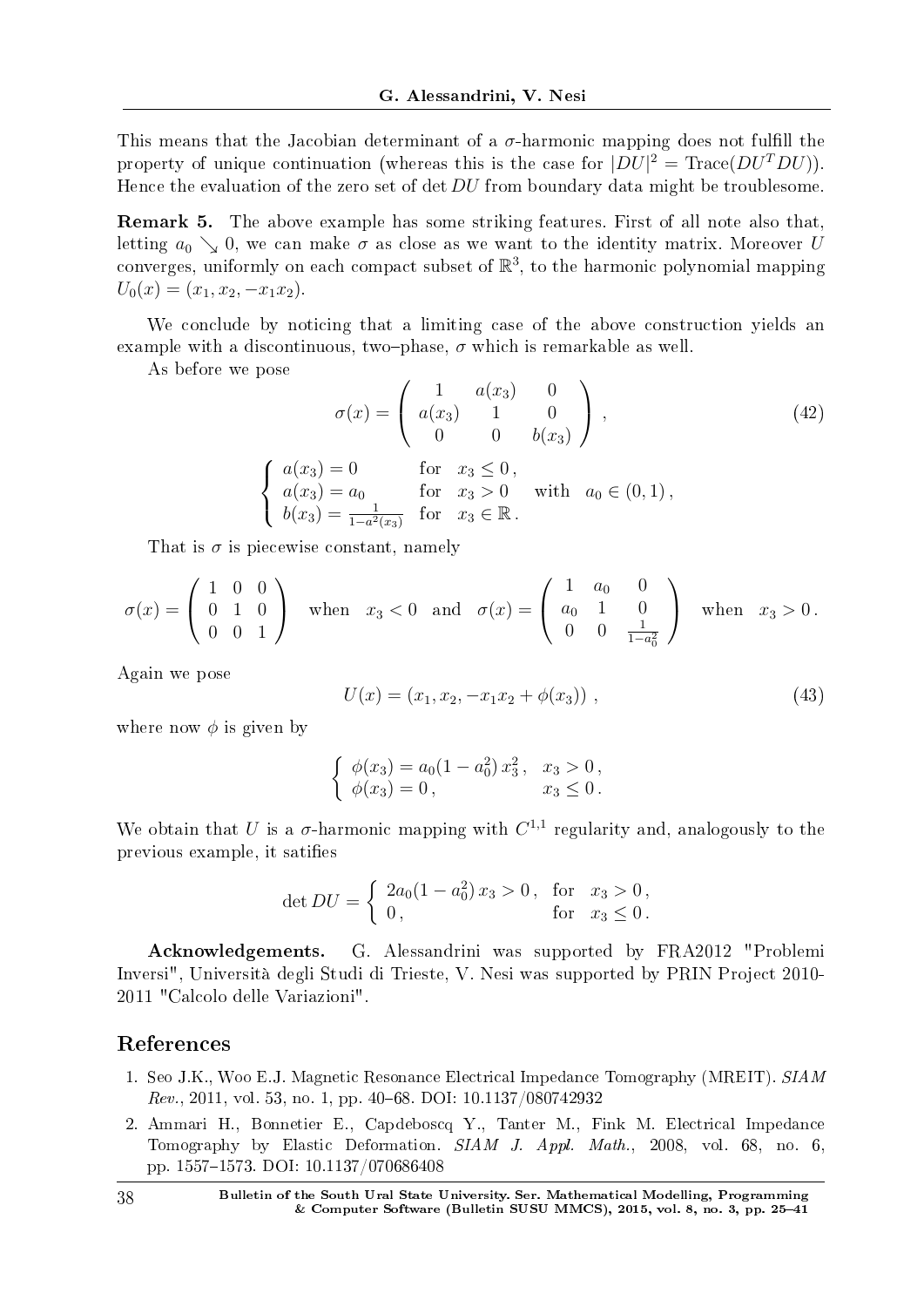- 3. Honda N., McLaughlin J., Nakamura G. Conditional Stability for a Single Interior Measurement. Inverse Problems, 2014, vol. 30, no. 5, 055001. DOI: 10.1088/0266-5611/30/5/055001
- 4. Mandache N. Exponential Instability in an Inverse Problem for the Schrodinger Equation. *Inverse Problems*, 2001, vol. 17, no. 5, pp. 1435-1444. DOI:  $10.1088/0266-5611/17/5/313$
- 5. Kohn R.V., Vogelius M. Identification of an Unknown Conductivity by Means of Measurements at the Boundary. *Inverse Problems* (New York), 1983, pp. 113–123, SIAM-AMS Proc., 14, Amer. Math. Soc., Providence, RI, 1984.
- 6. Monard F., Bal G. Inverse Anisotropic Diffusion from Power Density Measurements in Two Dimensions. Inverse Problems, 2012, vol. 28, no. 8, 084001, 20 p.
- 7. Monard F., Bal G. Inverse Anisotropic Conductivity from Power Densities in Dimension. Comm. Partial Differential Equations, 2013, vol. 38, no. 7, pp. 1183-1207. DOI: 10.1080/03605302.2013.787089
- 8. Parravicini G., Giudici M., Morossi G., Ponzini G. Minimal a Priori Assignment in a Direct Method for Determining Phenomenological Coefficients Uniquely. *Inverse Problems*, 1995, vol. 11, no. 3, pp. 611–629. DOI:  $10.1088/0266-5611/11/3/009$
- 9. Nesi V. Bounds on the Effective Conductivity of Two-Dimensional Composites Made of *n* ≥ 3 Isotropic Phases in Prescribed Volume Fraction: the Weighted Translation Method. Proceedings of the Royal Society of Edinburgh: Section A Mathematics, 1995, vol. 125, no. 6, pp. 1219-1239. DOI: 10.1017/S0308210500030481
- 10. Hashin Z., Shtrikman S. A Variational Approach to the Theory of the Effective Magnetic Permeability of Multiphase Materials. Journal of Applied Physics, 1962, vol. 33, no. 10, pp. 31253131. DOI: 10.1063/1.1728579
- 11. Murat F., Tartar L. H-Convergence. Mathematical Modelling of Composite Materials. Progr.  $Nonlinear\ Differential\ Equations\ Appl., 1997, vol. 31, pp. 21-43.$
- 12. Tartar L. Estimation de Coefficients Homogénéisés. Third International Symposium, December 5-9, 1977. Mathematics, Springer, Berlin, 1979, vol. 704, pp. 364–373.
- 13. Tartar L. The General Theory of Homogenization. Unione Matematica Italiana. Vol. 7. Springer-Verlag, Berlin; UMI, Bologna, 2009.
- 14. Kohn R.V., Strang G. Optimal Design and Relaxation of Variational Problems, II.  $Communications$  on Pure and Applied Mathematics, 1986, vol. 39, no. 2, pp. 139–182. DOI: 10.1002/cpa.3160390202
- 15. Lurie K.A., Cherkaev A.V. Exact Estimates of Conductivity of Composites Formed by Two Isotropically Conducting Media Taken in Prescribed Proportion. Proceedings of the Royal Society of Edinburgh: Section A Mathematics, 1984, vol. 99, no. 1-2, pp. 71–87. DOI: 10.1017/S030821050002597X
- 16. Bauman P., Marini A., Nesi V. Univalent Solutions of an Elliptic System of Partial Differential Equations Arising in Homogenization. Indiana Univ. Math. J., 2001, vol. 50. no. 2, pp. 747–757. DOI: 10.1512/jumj.2001.50.1832
- 17. Albin N., Cherkaev A., Nesi V. Multiphase Laminates of Extremal Effective Conductivity in Two Dimensions. J. Mech. Phys. Solids, 2007, vol. 55, no. 7, pp.  $1513-1553$ . DOI: 10.1016/j.jmps.2006.12.003
- 18. Albin N., Conti S., Nesi V. Improved Bounds for Composites and Rigidity of Gradient Fields. Proc. R. Soc. Lond. Ser. A Math. Phys. Eng. Sci., 2007, vol. 463, no. 2084, pp. 2031–2048. DOI: 10.1098/rspa.2007.1863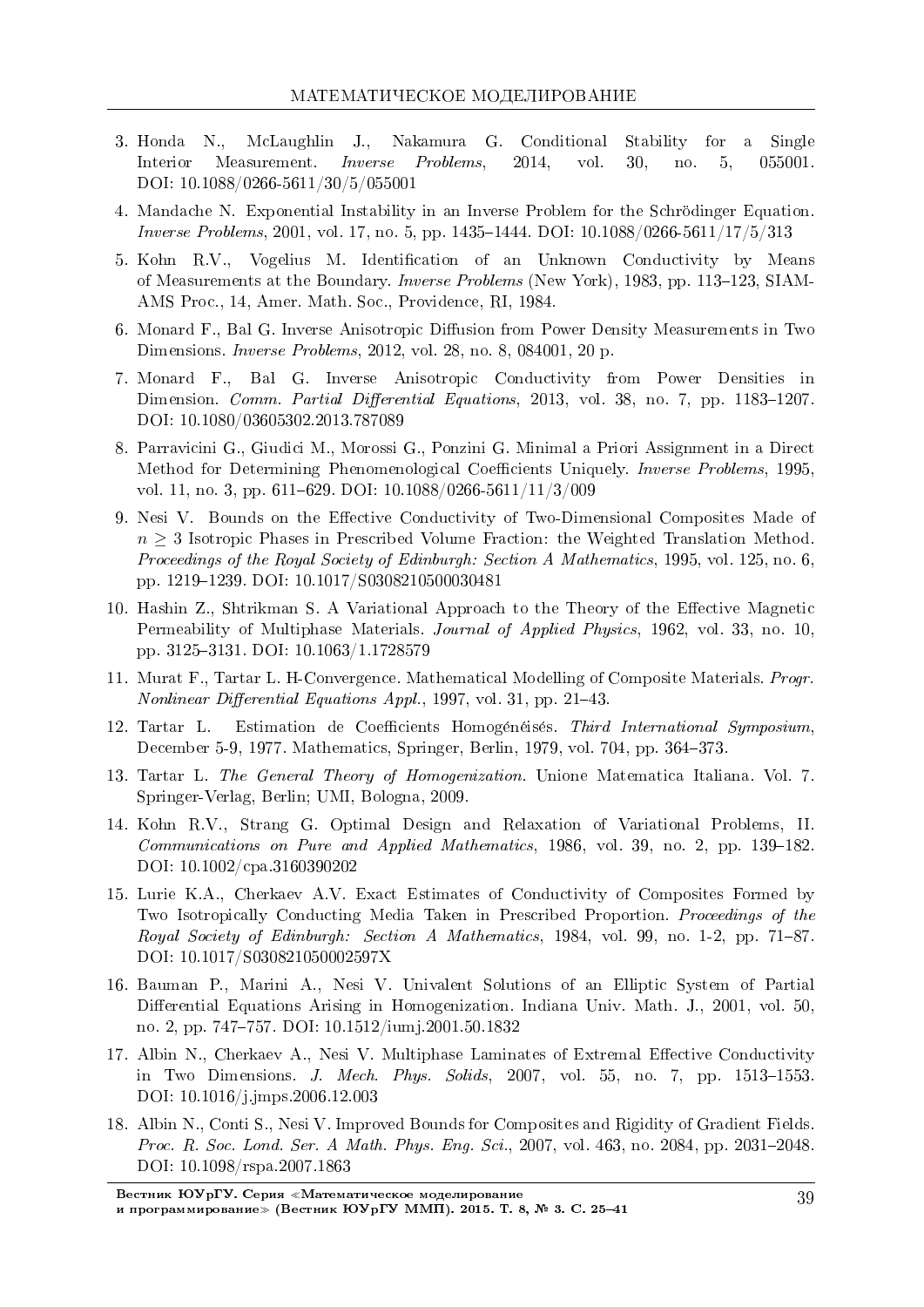- 19. Briane M., Milton G.W. Homogenization of the Three-Dimensional Hall Effect and Change of Sign of the Hall Coefficient. Arch. Ration. Mech. Anal., 2009, vol. 193, no. 3, pp. 715–736. DOI: 10.1007/s00205-008-0200-y
- 20. Briane M., Milton G.W. An Antisymmetric Effective Hall Matrix. SIAM J. Appl. Math., 2010, vol. 70, no. 6, pp. 1810-1820. DOI:  $10.1137/09075901X$
- 21. Briane M., Milton G.W., Treibergs A. Which Electric Fields are Realizable in Conducting Materials. ESAIM: Mathematical Modelling and Numerical Analysis, 2014, vol. 48, no. 3, pp. 307323. DOI: 10.1051/m2an/2013109
- 22. Briane M., Nesi V. Is It Wise to Keep Laminating? ESAIM Control Optim. Calc. Var., 2004, vol. 10, no. 4, pp. 452477. (electronic) DOI: 10.1051/cocv:2004015
- 23. Briane M., Milton G.W., Nesi V. Change of Sign of the Corrector's Determinant for Homogenization in Three-Dimensional Conductivity. Arch. Ration. Mech. Anal., 2004, vol. 173, no. 1, pp. 133-150. DOI:  $10.1007/\text{s}00205-004-0315-8$
- 24. Bers L., Nirenberg L. On a Representation Theorem for Linear Elliptic Systems with Discontinuous Coefficients and Its Applications. Convegno Internazionale sulle Equazioni Lineari alle Derivate Parziali, Trieste, 1954. Edizioni Cremonese, Roma, 1955, pp. 111–140.
- 25. Bojarski B., D'Onofrio L., Iwaniec T., Sbordone C. G-Closed Classes of Elliptic Operators in the Complex Plane. Ricerche Mat., 2005, vol. 54, no. 2, pp.  $403-432$ .
- 26. Alessandrini G., Nesi V. Univalent *σ*-Harmonic Mappings. Arch. Ration. Mech. Anal., 2001, vol. 158, no. 2, pp. 155-171. DOI: 10.1007/PL00004242
- 27. Alessandrini G., Nesi V. Beltrami Operators, Non-Symmetric Elliptic Equations and Quantitative Jacobian Bounds. Ann. Acad. Sci. Fenn. Math., 2009, vol. 34, no. 1, pp. 4767.
- 28. Coifman R.R., Fefferman C. Weighted Norm Inequalities for Maximal Functions and Singular Integrals. Studia Math., 1974, vol. 51, pp. 241-250.
- 29. Lewy H. On the Non-Vanishing of the Jacobian in Certain One-To-One Mappings. Bull. Amer. Math. Soc., 1936, vol. 42, no. 10, pp. 689-692. DOI: 10.1090/S0002-9904-1936-06397-4
- 30. Choquet G. Sur un type de transformation analytique generalisant la representation conforme et definie au moyen de fonctions harmoniques. Bull. Sci. Math.  $(2)$ , 1945, vol. 69, pp. 156–165.
- 31. Alessandrini G., Nesi V. Invertible Harmonic Mappings, Beyond Kneser. Ann. Scuola Norm. Sup. Pisa Cl. Sci. Series 5, 2009, vol. 8, no. 3, pp. 451-468.
- 32. Kneser H. Lösung der aufgabe 41. Jber. deutsch. math.-verein., 1926, vol. 35, pp. 123–124.
- 33. Rado T. Aufgabe 41. Jahresber. deutsch. math.-verein., 1926, vol. 35, p. 49.
- 34. Leonetti F., Nesi V. Quasiconformal Solutions to Certain First Order Systems and the Proof of a Conjecture of G.W. Milton. *J. Math. Pures Appl.*, 1997, vol. 76, issue 2, pp. 109–124. DOI: 10.1016/S0021-7824(97)89947-3
- 35. Alessandrini G., Magnanini R. Elliptic Equations in Divergence Form, Geometric Critical Points of Solutions, and Stekloff Eigenfunctions. SIAM J. Math. Anal., 1994, vol. 25, no. 5, pp. 12591268. DOI: 10.1137/S0036141093249080
- 36. Nachman A., Tamasan A., Timonov A. Conductivity Imaging with a Single Measurement of Boundary and Interior Data. Inverse Problems, 2007, vol. 23, no. 6, pp. 2551-2563. DOI: 10.1088/0266-5611/23/6/017
- 37. Gilbarg D., Trudinger N.S. Elliptic Partial Differential Equations of Second Order. Grundlehren der mathematischen wissenschaften. Vol. 224. Berlin, Springer-Verlag, 1983. DOI: 10.1007/978-3-642-61798-0